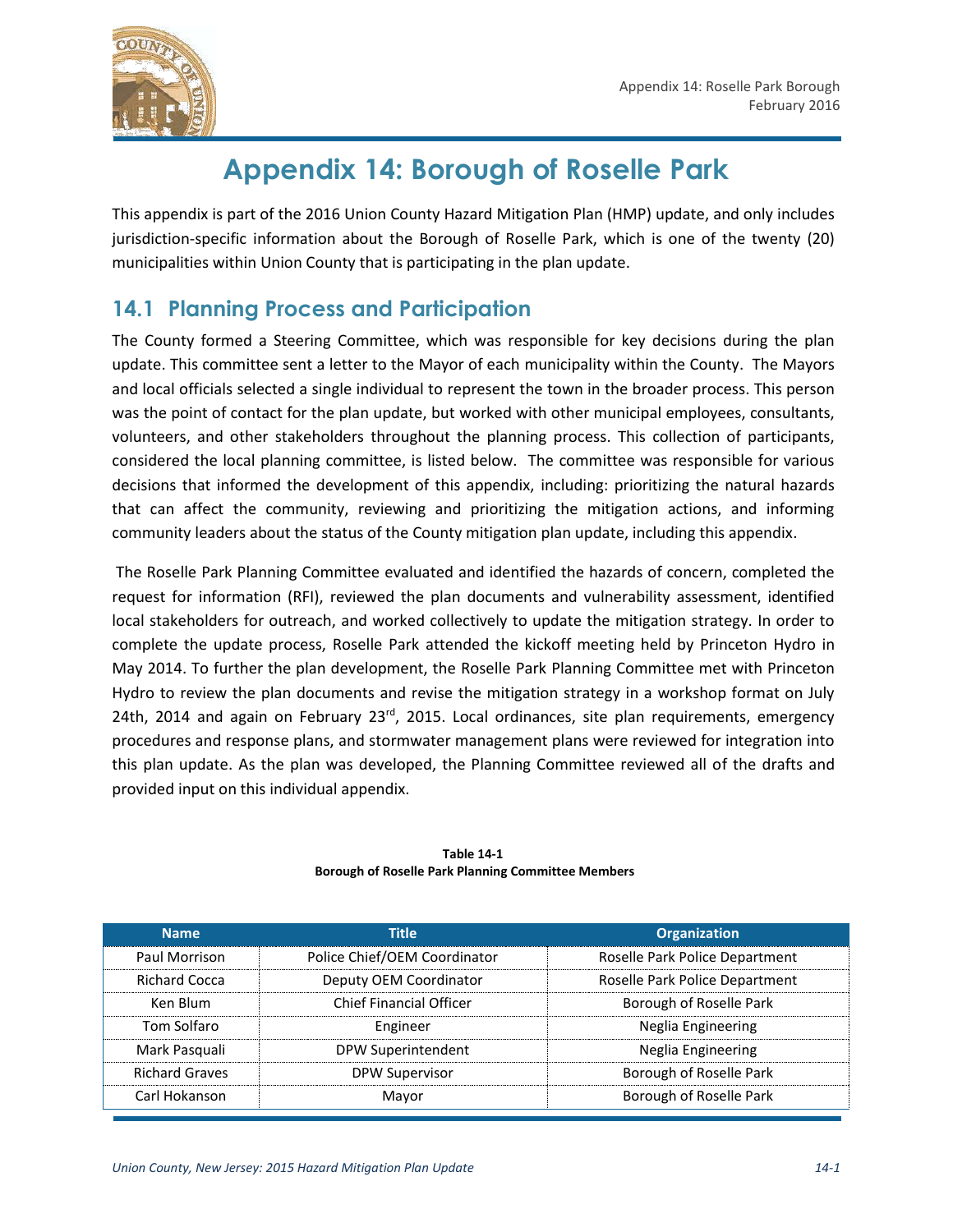

# **2 Community Profile**

The Borough of Roselle Park has a total area of 1.23 square miles and is located in the northern region of Union County, New Jersey.

As of 2010, the population was estimated at 13,297. This is a .12 percent increase from the 2000 population, which was estimated at 13,281. See Section 3 of the 2014 Plan update for a map of Union County.

The first record of settlement in Roselle Park was in 1700, by Samuel Williams and his son Joseph. At this time the present day Roselle Park was part of the Elizabethtown Settlement, and was primarily undeveloped. The community began to grow substantially in response to the establishment of the railroads. In 1839 the Elizabethtown & Somerville Railroad began to run regular routes through the region. The railroad is still an important part of the Borough, which offers a commuter rail stop on the NJ Transit Raritan Valley Line.

The Borough of Roselle Park was formally incorporated on March 22nd, 1901, from portions of Union Township. There had been concern at the time about Union Township being able to provide effective municipal services to the southern part of the township. The Borough is governed by an elected mayor and six councilpersons. One councilperson is elected at-large, while five of the council seats represent each of the five wards within the Borough.

### **2.1 Land Use and Development**

Roselle Park is a densely developed residential community, with nearly 99 percent of its 1.23 square miles of land area classified as urban/developed. Over 89 percent of the parcels within Roselle Park are classified as residential, based on tax assessment data. Between 2004 and 2012, only 46 building permits were issued for residential homes within the Borough. This is 0.56 percent of the total building permits issued for Union County during this time period. Almost 98 percent of these permits were for 1 and 2-family homes.

Roselle Park has a population density of 10,899 people per square mile, Union County's densest municipality. The 2010 census estimates that 40.6 percent of the housing within the Borough was renter-occupied, higher than the County average of 30.5 percent renter-occupied properties.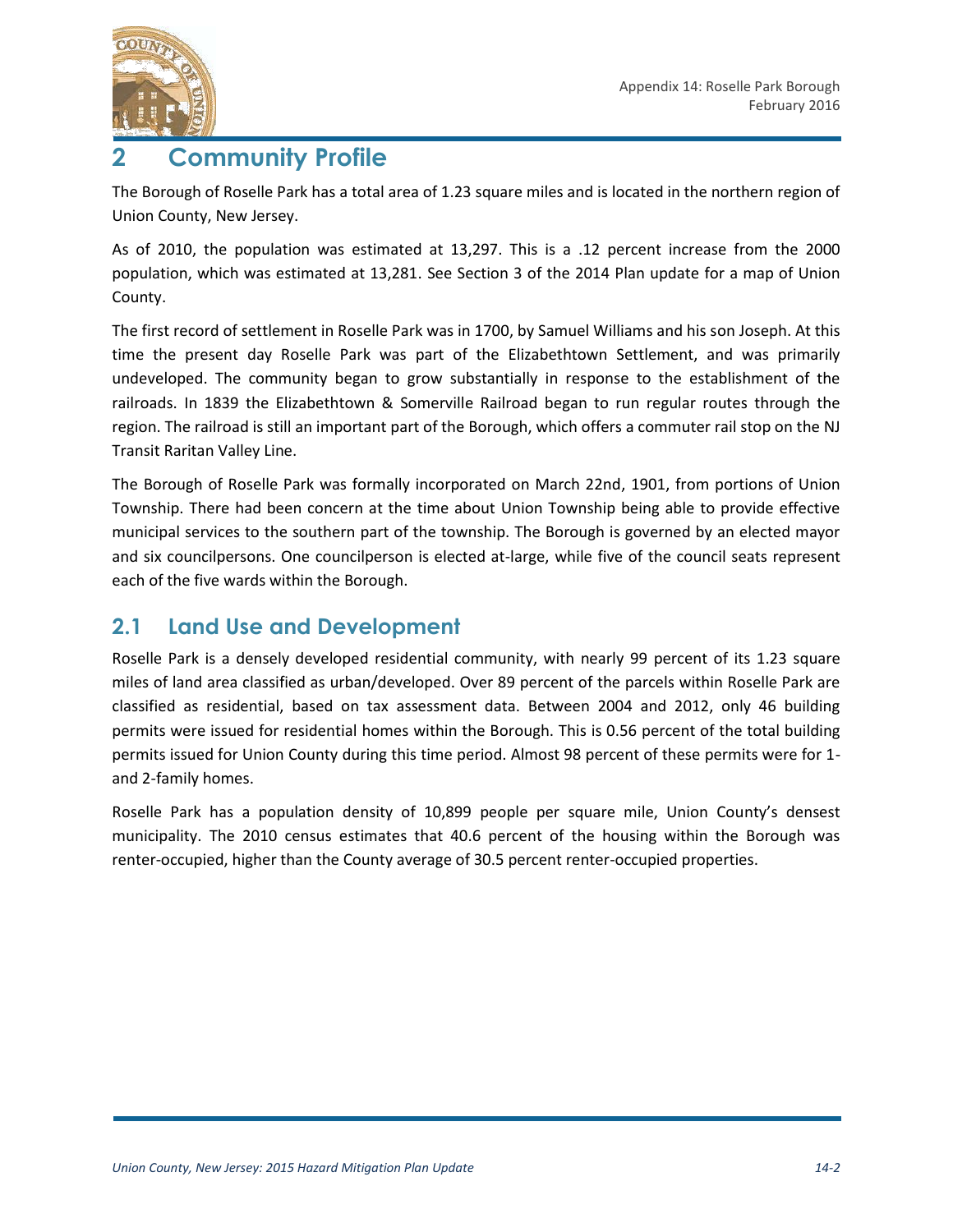

**Table 14-1 Land Use Change in the Borough of Roselle Park**

| <b>Land Cover Class</b> | (acres) | 2002 2007<br>(acres) |          | Percent Change Percent of Total Land <sup>1</sup> |
|-------------------------|---------|----------------------|----------|---------------------------------------------------|
| Agriculture             |         |                      |          |                                                   |
| Barren Land             |         |                      |          |                                                   |
| Forest                  | 8.72    | 7.92                 | $-9.20%$ | 1.01%                                             |
| Urban                   |         | 775.00 775.81        | 0.10%    | 98.99%                                            |
| Water                   |         |                      |          |                                                   |
| Wetlands                |         |                      |          |                                                   |



**Figure 14-1: Borough of Roselle Park Land Use Map**

1 Uses the 2007 land cover values

l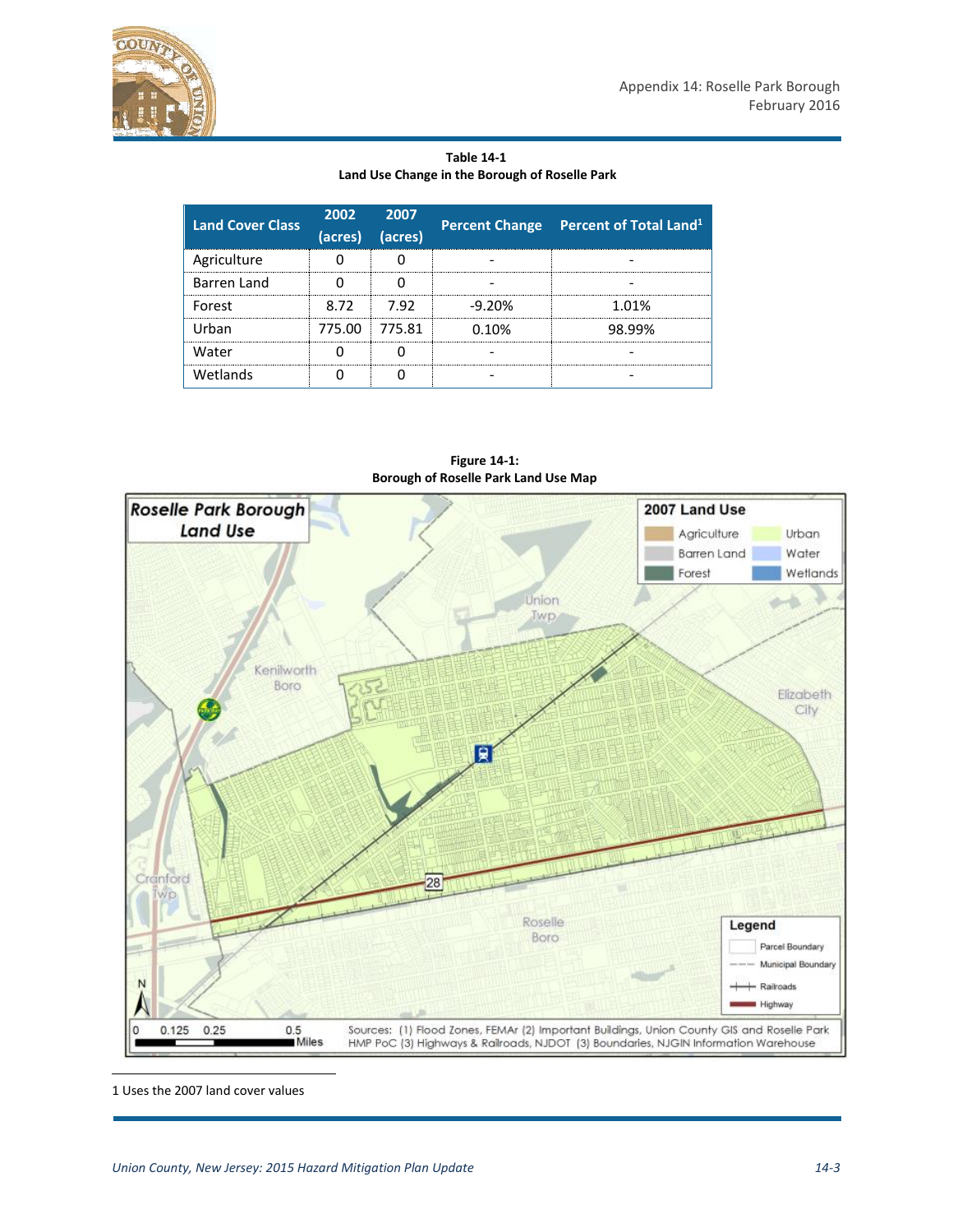

# **3 Hazard Identification and Risk Assessment**

This section of the Roselle Park mitigation plan appendix describes the natural hazards and risks that can affect the community. It should be noted that -- in accordance with FEMA requirements -- only the hazards with aspects that are unique to the community (versus the County as a whole) are included in detail in this appendix.

## **3.1 Background and Hazard Rankings**

Like all the other jurisdictions in Union County, the Borough of Roselle Park is potentially subject to the effects of all the hazards that are considered in this mitigation plan. However, the majority of these hazards have minimal impacts on the area, and are discussed in detail in the County part of the mitigation plan. FEMA mitigation planning guidance requires that County mitigation plans include a risk assessment section that "assess[es] each jurisdiction's risks where there vary from the risks facing the entire planning area" (44CFR 201.6 (c) (2) (iii). Because the Union County HMP update includes separate appendices for each jurisdiction, this requirement is met in the appendices, while risks that affect the entire County uniformly are discussed in the County part of the HMP.

One of the first steps in developing jurisdictional appendices was for participating municipalities to review and prioritize the hazards that can affect them. This was done based on how often a hazard has occurred, how significant effects have been in the past, the difficulty and cost of recovering from such events. Jurisdictions ranked the list of hazards as either high, medium, low, or no concern.

Table 14-3 shows Roselle Park's hazard rankings. The level of discussion and detail about specific hazards in this section are based on these rankings. Hazards that are ranked high include the most detail, and to the extent possible include probabilistic assessments of risk, i.e. likely future damages in the community based on the likelihood of occurrence. Hazards that are ranked medium have less detail and may in some cases refer to the main part of the county mitigation plan; they usually do not have probabilistic risk assessments, although potential future losses

#### **Table 14-2 Borough of Roselle Park Hazard Identification and Prioritization**

| Hazard<br>Flood                    | Priority<br>High |
|------------------------------------|------------------|
| Hazmat release – fixed<br>site     | High             |
| Hazmat release -<br>transportation | High             |
| High wind - straight-line<br>winds | Med              |
| Severe storm - winter<br>weather   | Med              |
| Drought                            | Low              |
| Earthquake / Geological            | Low              |
| Erosion                            | Low              |
| Extreme temperature -<br>cold      | Low              |
| Extreme temperature -<br>heat      | Low              |
| Hail                               | Low              |
| High wind - tornado                | Low              |
| Ice storm                          | Low              |
| Landslide<br>(non-seismic)         | Low              |
| Severe storm - lightning           | Low              |
| Storm surge                        | Low              |
| Dam failure                        | None             |
| Wildfire                           | None             |

*\*Only the hazards ranked high and medium are analyzed in this appendix*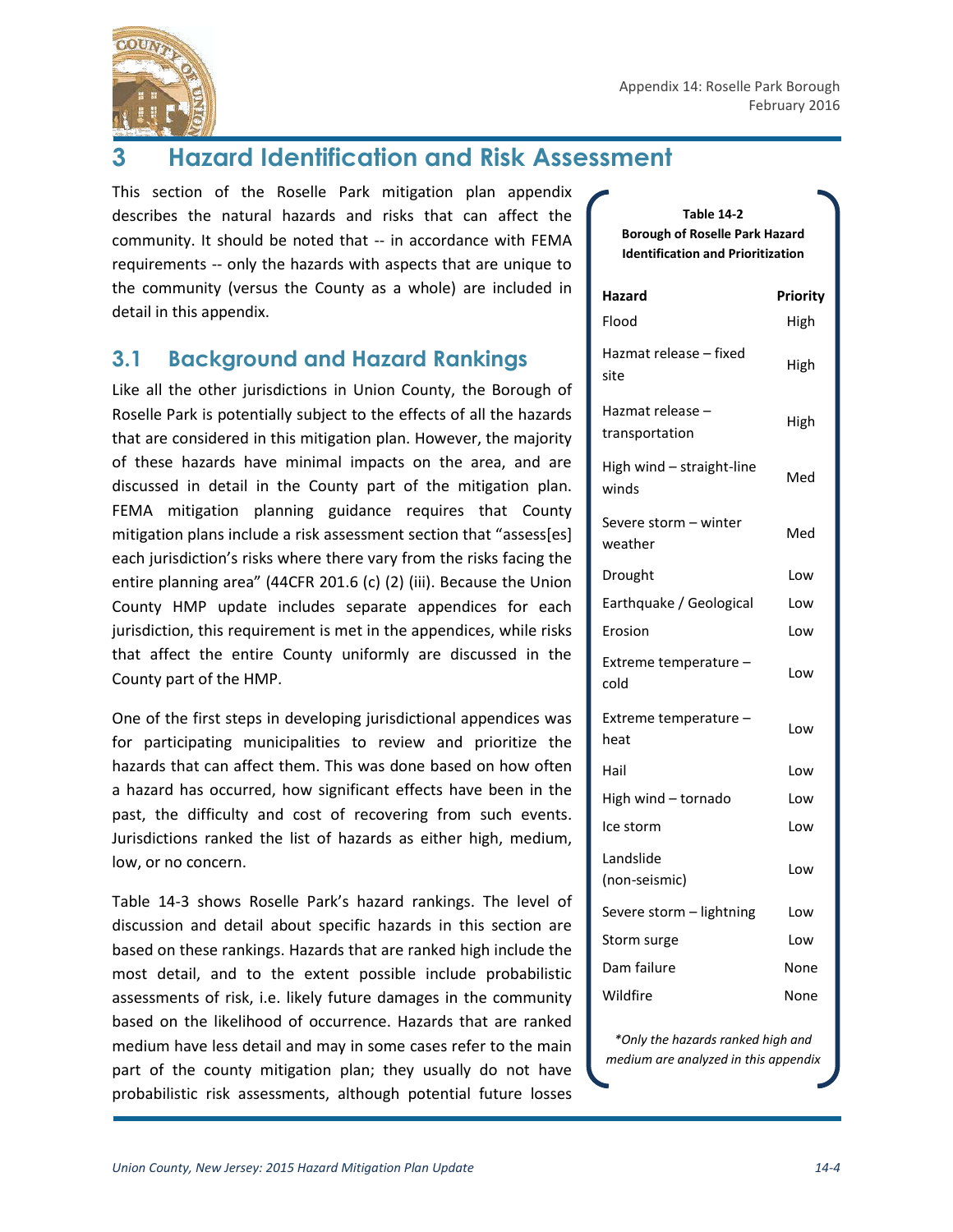

are discussed based on best available data. Hazards ranked low and none are not addressed in this jurisdictional appendix because they are discussed in the County part of the HMP, and there are no significant differences in risk between the County and the municipality.

### **3.2 Flood Hazard**

### **3.2.1 Type, Location, and Extent**

Flooding in Roselle Park Borough most often occurs during extreme rain events. These can be simply intense inland storms, tropical cyclones (including hurricanes and their remnants), and sometimes "nor'easters". There are two typical modes of flooding – overbank floods from several culverts and stream channels that run generally north to south across the jurisdiction, and (to a lesser extent) sheet flow and ponding in very specific areas. There are three areas of flood concern in Roselle Park, two of which are related to Morses Creek, which meanders along the western border of the jurisdiction. There is also a high water table that exacerbates localized flooding.

One of the best resources for determining flood risk in a jurisdiction is Flood Insurance Rate Maps (FIRMs), which are produced by FEMA. The FIRM is the official map of a community on which FEMA has delineated both the special flood hazard areas (1% annual chance of flooding) and the risk premium zones applicable to the jurisdiction.<sup>2</sup> The effective FIRM date for Union County is September 20th, 2006. An enhanced version of the FIRM is shown in Figure 14-2.

There are two small areas of Special Flood Hazard Area, as shown in Figure 14-2. There have been a few National Flood Insurance Program claims in these two areas in the past, although these have not been especially significant or repetitive, as depicted on the same map.

The other area where there is some flood risk is in the east-central part of the Borough, where there is some 100-year floodplain and a minor history of flood insurance claims (see map). Again, the flooding is associated with extreme rain events, and is caused by a combination of modes – overbank from culverts, as well as sheet flow and ponding. The flooding can be exacerbated by narrower downstream channels, but these are gradually being corrected through civil works projects and improved maintenance. Over time, the Borough has tried successfully to reduce flooding in this area by carefully maintaining (and occasionally widening) culverts, catch basins and channels. Although this area appears to be flood-prone based on the map, in fact there has not been any significant flooding there in some time, in large measure because of the jurisdiction's commitment to maintenance.

| <b>Flood hazard area</b>   | Number of parcels with at least 60%<br>of parcel in zone |
|----------------------------|----------------------------------------------------------|
| 100-year (1%) floodplain   | 179                                                      |
| 500-year (0.2%) floodplain |                                                          |

| Table 14-3: Flood-prone Properties |  |  |  |  |
|------------------------------------|--|--|--|--|
|------------------------------------|--|--|--|--|

l

<sup>2</sup> FEMA online - Floodplain Management. Flood Insurance Rate Map (FIRM) definition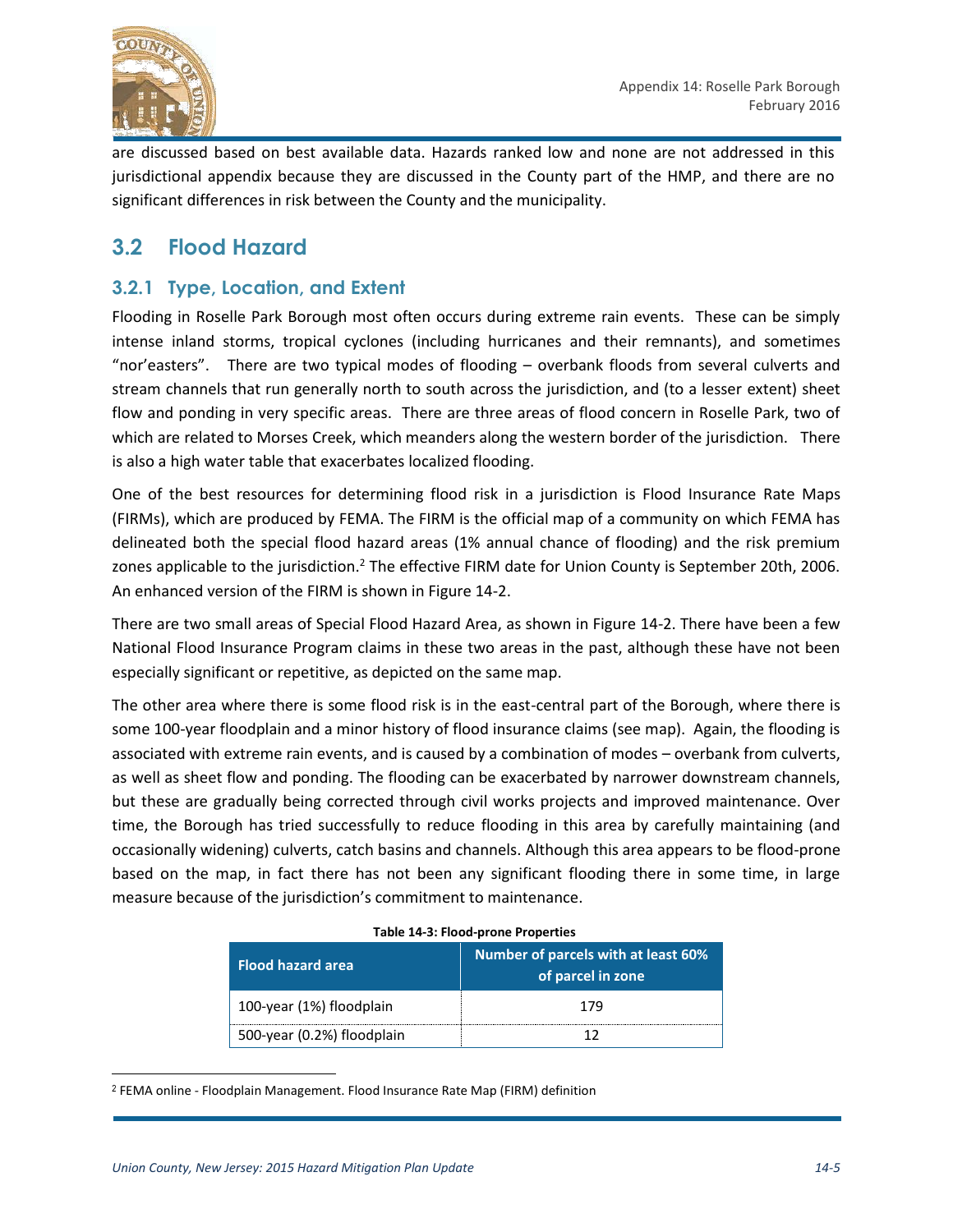

Current FEMA guidance uses the term extent as analogous to potential severity. The extent of the flood hazard in Roselle Park is relatively minor. The areas discussed above have experienced fairly shallow and low-velocity flooding at various times in the past, and in this case this is the best indicator of extent in the future. The most flood-prone areas of the jurisdiction can expect to experience flooding of a foot or two maximum (occasionally), with more frequent rain events causing a few inches of inundation at low spots, and those adjacent to culverts and stream channels. The current engineering design standard for the jurisdiction is a 25-year event (i.e. one with a 4% annual chance of occurring), so events more significant than that have the potential to inundate areas.

Table 14-4 shows the number of parcels in Roselle Park Borough with at least 60% of their area in the 100-year (1% annual) and 500-year (0.2% annual) floodplain. Although these figures offer some insight into the flood hazard in this jurisdiction, they are not particularly reliable as a risk indicator because in many cases structures and infrastructure (where the risk-producing impacts occur) are not located in the specific areas that are in the floodplain.



**Figure 14-3: Effective FIRM Borough of Roselle Park**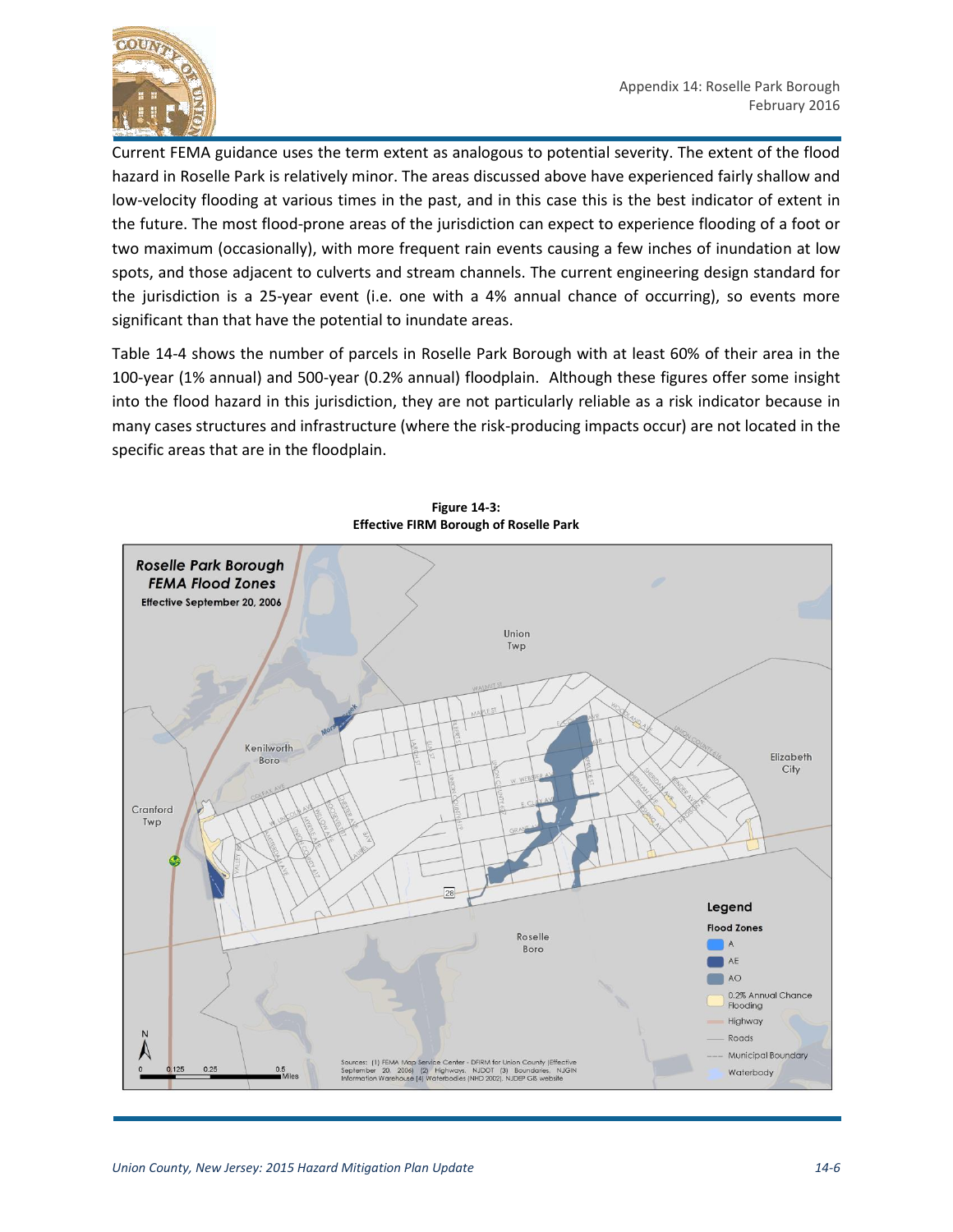

#### **3.2.2 Previous Occurrences and the Probability of Future Floods**

Minor flooding occurs in Roselle Park at least annually, although the severity of these frequent events is minimal. As discussed in the main (County) section of the mitigation plan, more significant events like tropical cyclones and nor'easters occur every few years (section citation to main plan), and can result in significant flooding. Notwithstanding the potential effects of climate change on weather patterns, the Borough can probably expect to experience some level of flooding every year or two, with more significant events happening every five to ten years on average. The main (County) part of this HMP discusses past occurrences in detail, and that history and statistics are generally the same as for Roselle Park.

#### **3.2.3 Flood Impacts and Vulnerabilities to Flooding**

As discussed elsewhere, flood impacts in Roselle Park Borough are relatively minor based on various metrics such as NFIP claims, FEMA PA Program Project Worksheets, and the known history of flooding. There is no significant history of flood damage to critical facilities or populations in the jurisdiction.

Only the area at the southern end of the jurisdiction (near Dalton Street and Union Road) appears to have any special flood vulnerability. There is also routinely flooding on East Lincoln Avenue, Clay Avenue, Spruce Street, Walnut Street, and Grant Avenue. This is street flooding due to drainage problems.

#### **3.2.4 National Flood Insurance Program and Repetitive Loss Properties**

To provide a sense of the flood risk in a community it is also beneficial to summarize the policies in force and claims statistics from the National Flood Insurance Program (NFIP). The U.S. Congress established the NFIP with the passage of the National Flood Insurance Act of 1968. The NFIP is a Federal program enabling property owners in participating communities to purchase insurance as a protection against flood losses in exchange for State and community floodplain management regulations that reduce future flood damages. Participation in the NFIP is based on an agreement between communities and the Federal Government. If a community adopts and enforces a floodplain management ordinance to reduce future flood risk to new construction in floodplains, the federal government will make flood insurance available within the community as a financial protection against flood losses. Roselle Park Borough has been a member of the NFIP since 1971. The flood risk assessment method is based on analysis of NFIP data on repetitive flood loss properties.

The NFIP defines repetitive loss (RL) properties as those that have received at least two NFIP insurance payments of more than \$1,000 each in any rolling ten-year period. As of February 2014, Union County had 729 such properties based on a query of the FEMA BureauNet NFIP interface. Of this total, two repetitive loss properties were located within Roselle Park; this comprises less than one percent of the County total. Table 14-4 provides a comparison of the residential repetitive loss claims for Union County and Roselle Park. The table below includes the number of repetitive loss properties, building and contents damages, the total number of claims, and the average claim amounts.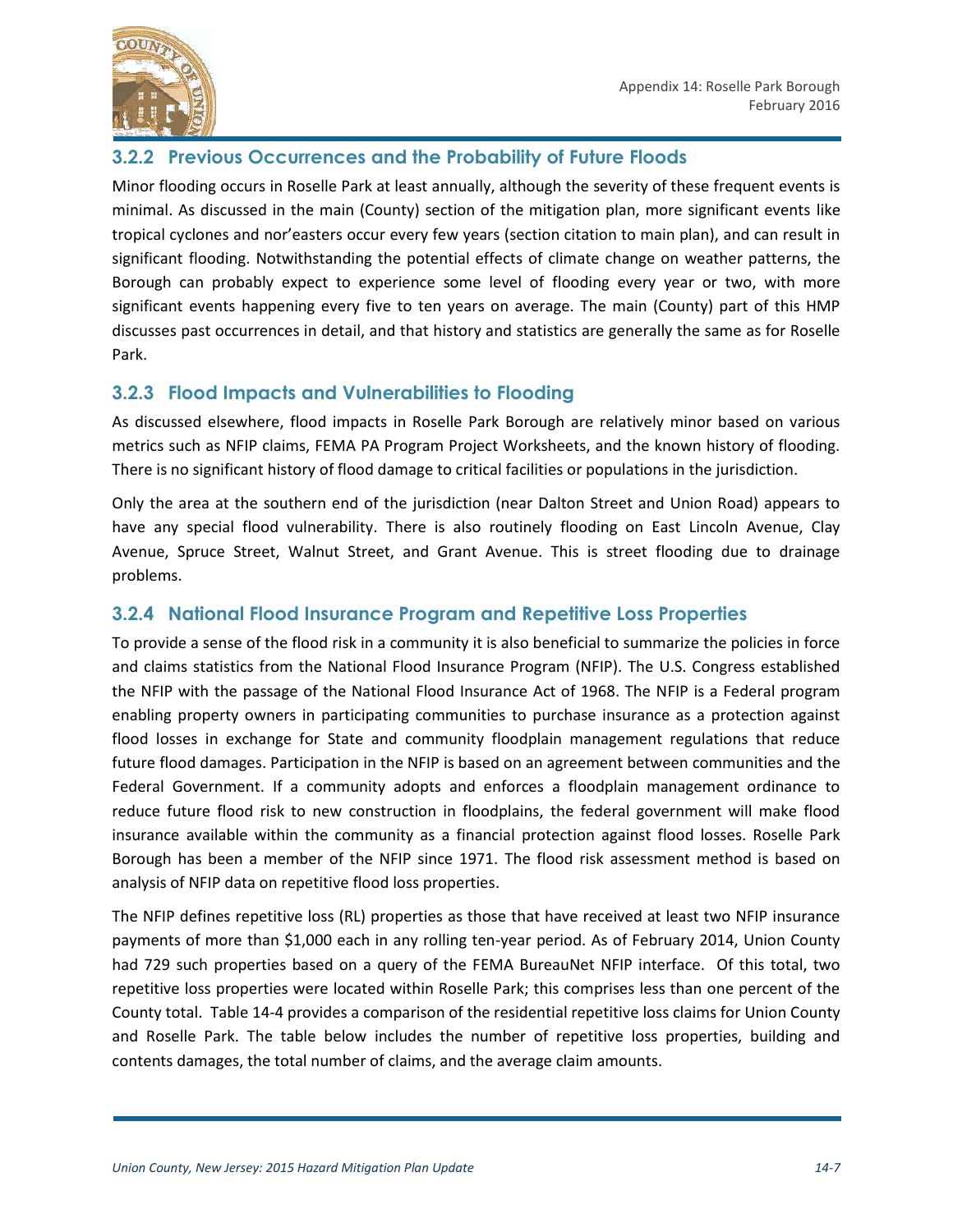

**Table 14-4 NFIP Policies and Claims**

#### **Number of Parcels:**

| Roselle Park:                       | 3,680     |
|-------------------------------------|-----------|
| Union County:                       | 199,489   |
| <b>Number of Policies In-Force:</b> |           |
| Roselle Park:                       | 386       |
| Union County:                       | 6,055     |
| <b>Number of Claims:</b>            |           |
| Roselle Park:                       | 68        |
| Union County:                       | 5,560     |
| <b>Total Paid Claims</b>            |           |
| Roselle Park:                       | \$258,051 |
| Union County: \$96,782,279          |           |
| <b>Repetitive Loss Properties:</b>  |           |
| Roselle Park:                       | 2         |
| Union County:                       | 729       |
| <b>Total Building</b>               |           |
| Roselle Park:                       | \$47.870  |
| Union County: \$46,560,646          |           |
| <b>Total Contents</b>               |           |
| Roselle Park:                       | \$47,870  |
| Union County: \$46,560,646          |           |
| <b>Number of Claims</b>             |           |
| Roselle Park:                       | 5         |
| Union County:                       | 2,115     |
| <b>Average Claim</b>                |           |
| Roselle Park:                       | \$9,574   |
| Union County: \$18,759,126          |           |
|                                     |           |

FEMA NFIP statistics indicate that as of February 2014, federal flood insurance policies were in-force on 386 buildings in Roselle Park Borough. This represents a dollar value of property and contents coverage totaling \$14,320,600. Between 1978 and 2014, there have been a total of 68 NFIP insurance claims in Roselle Park with a total claims value of  $$258,051.<sup>3</sup>$  Table 14-5 compares the number of policies in-force and paid claims in the Borough. The table shows that Roselle Park comprises 6.3% of the NFIP policies in-force in Union County.

Roselle Park was accepted into the Community Rating System (CRS) in 2014. (CRS) is a voluntary program for communities participating in the NFIP. The CRS is a voluntary incentive program that recognizes and encourages community floodplain management activities that exceed the minimum NFIP requirements. For CRS participating communities, flood insurance premium rates are discounted in increments of 5% based on creditable activities.<sup>4</sup> CRS communities are ranked between 1 and 10, with Class 1 communities receiving a 45% premium discount.

It should be noted that NFIP claims are not a direct or completely accurate proxy for flood risk in a community. The data does not include flood damages to structures that had no flood insurance. Also, in some cases, structures or contents may have been underinsured. The NFIP claims data also does not include any damages to public facilities, which may be insured via other means (such as self-insurance or non-FEMA policies); such damages may also be addressed through other federal programs such as FEMA's Public Assistance Program.

FEMA requires a discussion of NFIP Repetitive Loss and Severe Repetitive flood loss statistics in hazard mitigation plans. The NFIP

defines repetitive loss properties as those with two or more claims of more than \$1,000 each during any rolling ten-year period. Roselle Park has only two such properties, and the total of claims on them is relatively small, as shown in Table 14-5.

The RL claims can be broken down by focusing on individual property level data. Table 14-6 provides a summary of residential RL claims for the two individual properties within Roselle Park. The table includes the building, contents, and total claims data for repetitive loss properties in this jurisdiction.

 $\overline{\phantom{a}}$ 

<sup>3</sup> FEMA – Policy and Claim Statistics for Flood Insurance

<sup>4</sup> FEMA – Community Rating System (CRS).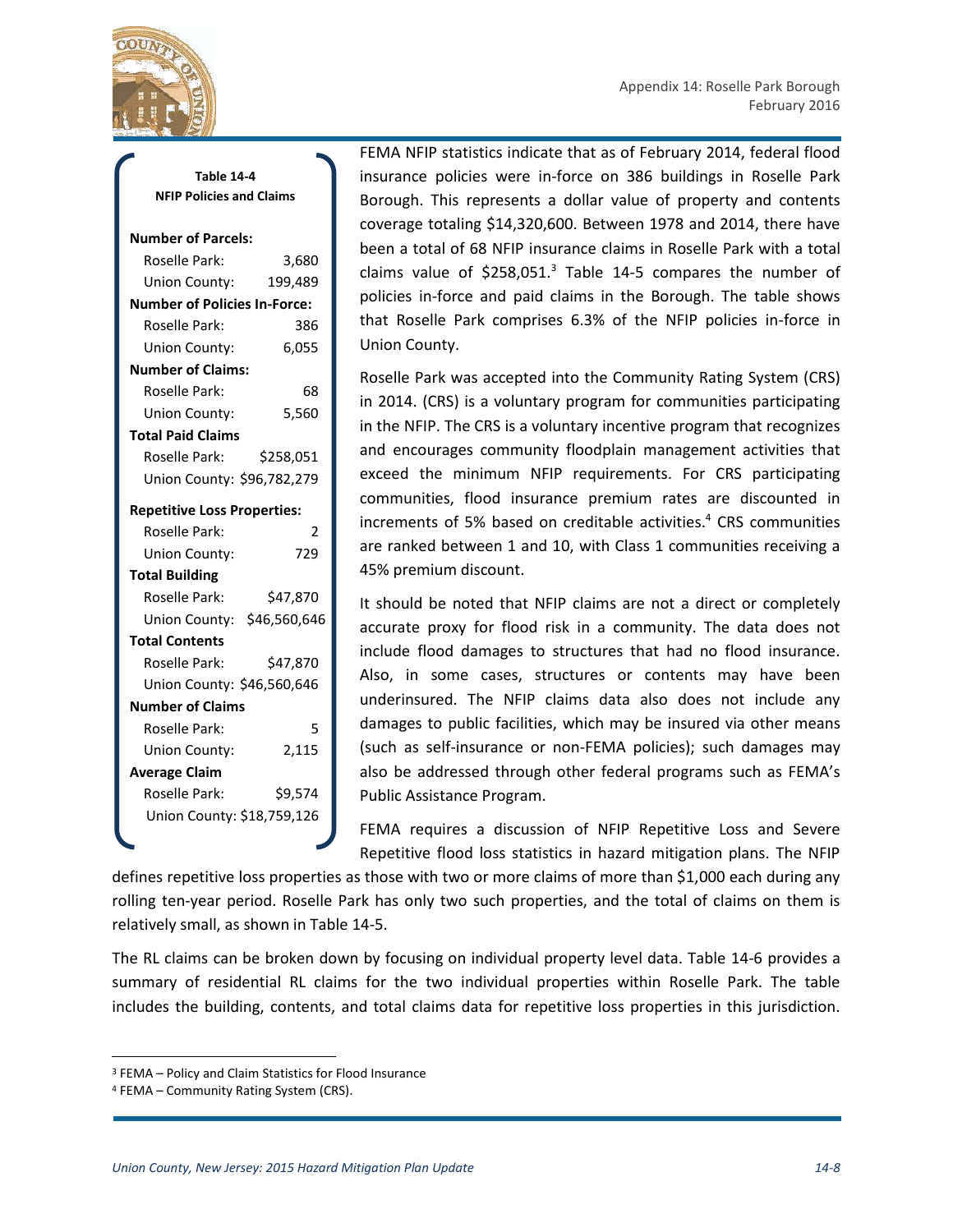

Address data about individual sites is omitted for reasons of confidentiality. Pinewood Avenue, on the western border, is affected by flooding in a retaining basin adjacent to Carpenter Place in Cranford.

| <b>Street Name</b> | <b>Building</b> | <b>Contents</b> | Total    | # Claims | Average  |
|--------------------|-----------------|-----------------|----------|----------|----------|
| Pinewood Avenue    | \$24,284        | \$0             | \$24.284 |          | \$8,095  |
| Jerome Street      | \$23.586        | S0              | \$23.586 |          | \$11.793 |
|                    | \$47,870        | \$0             | \$47,870 |          | $- -$    |

**Table 14-5 Flood-Prone Properties**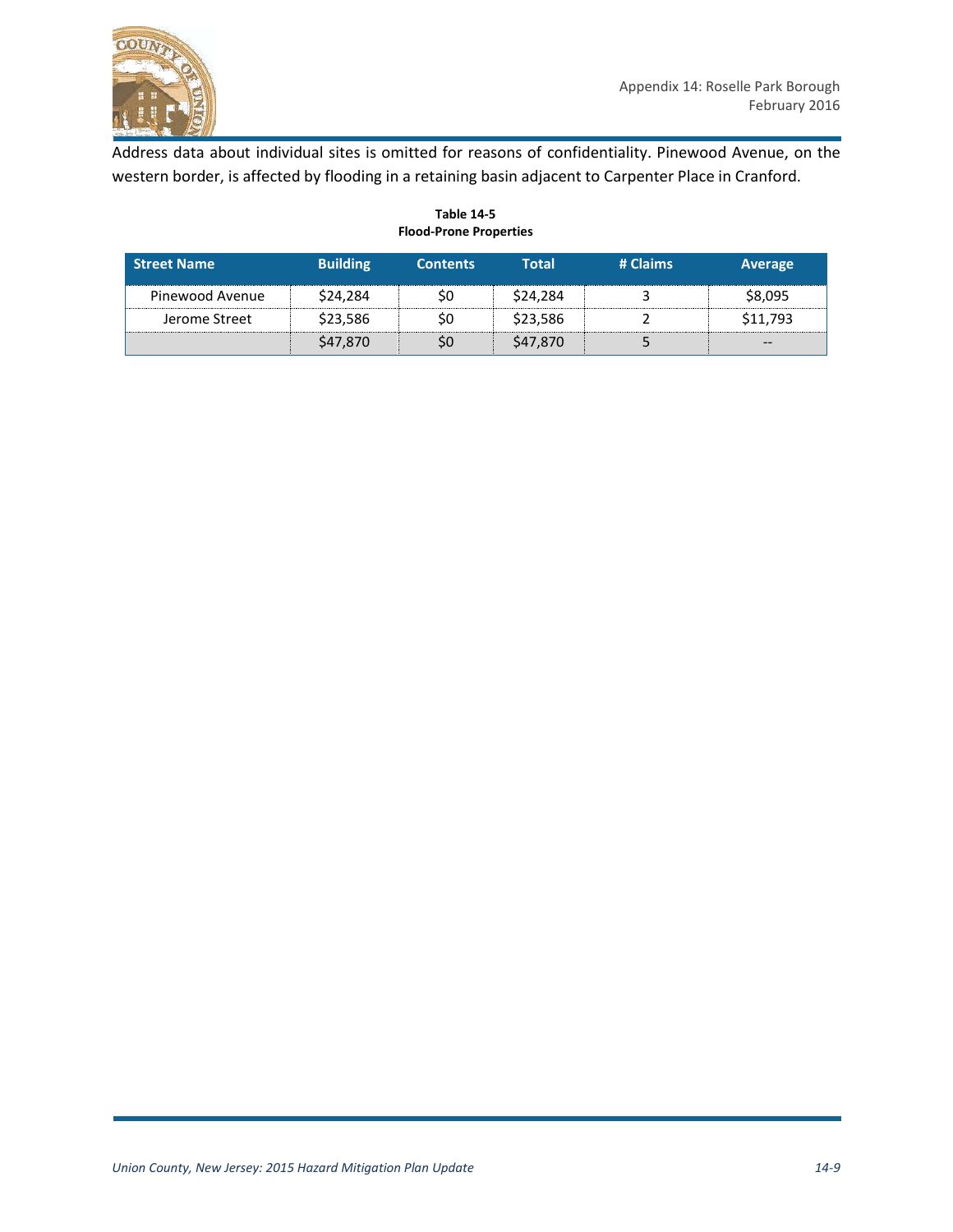

#### **3.2.5 Flood Risk to Repetitive Loss Properties in Roselle Park**

Residential flood risk is calculated by a simple methodology that uses the FEMA default present-value coefficients from the benefit-cost analysis software modules. To perform this calculation, the flood insurance claims data were reviewed to determine an approximate period over which the claims occurred. This method should be used only for very general estimates of flood risk because the NFIP data represents only part of the flood losses in any jurisdiction. This is because there are always properties that are uninsured or under-insured. Most of the flood claims in the most recent query occurred between 1979 and the present, a period of 35 years.

As shown in Table 14-7, there have been 68 NFIP insurance claims in the 35-year period, for an average number of claims per year of 1.49. Based on a 100-year horizon and a present value coefficient of 14.27 (the coefficient for 100 years using the mandatory OMB discount rate of 7.0 percent), the projected flood risk to these properties is \$5,838,713. It must be understood that individuals can obtain and cancel flood insurance policies, and the flood hazard depends on many variables, including the weather, so this projection is simply an estimate of potential damages. Nevertheless, it offers a useful metric that can be used in assessing the potential cost effectiveness of mitigation actions, although in this case, site-specific loss estimates are fairly small, meaning that the amount of grant funds that could be expended on projects will probably be limited.

#### **3.2.6 Flood Risk to Severe Repetitive Loss Properties in Roselle Park**

The definition of Severe Repetitive Flood Loss is included in the County portion of this mitigation plan. As of February 2014, Roselle Park had no NFIP severe repetitive flood loss properties.

| Data                             | Value        |
|----------------------------------|--------------|
| Period in years                  | 35           |
| Number of claims                 |              |
| Average claims per year          |              |
| Total value of claims            | \$14,320,600 |
| Average value of claims per year | \$409,160    |
| Projected risk, 100-year horizon | \$5,838,713  |

**Table 14-7: Projected 100-year Flood, Based on Past Flood Insurance Claims (Source: FEMA NFIP query February 2014)**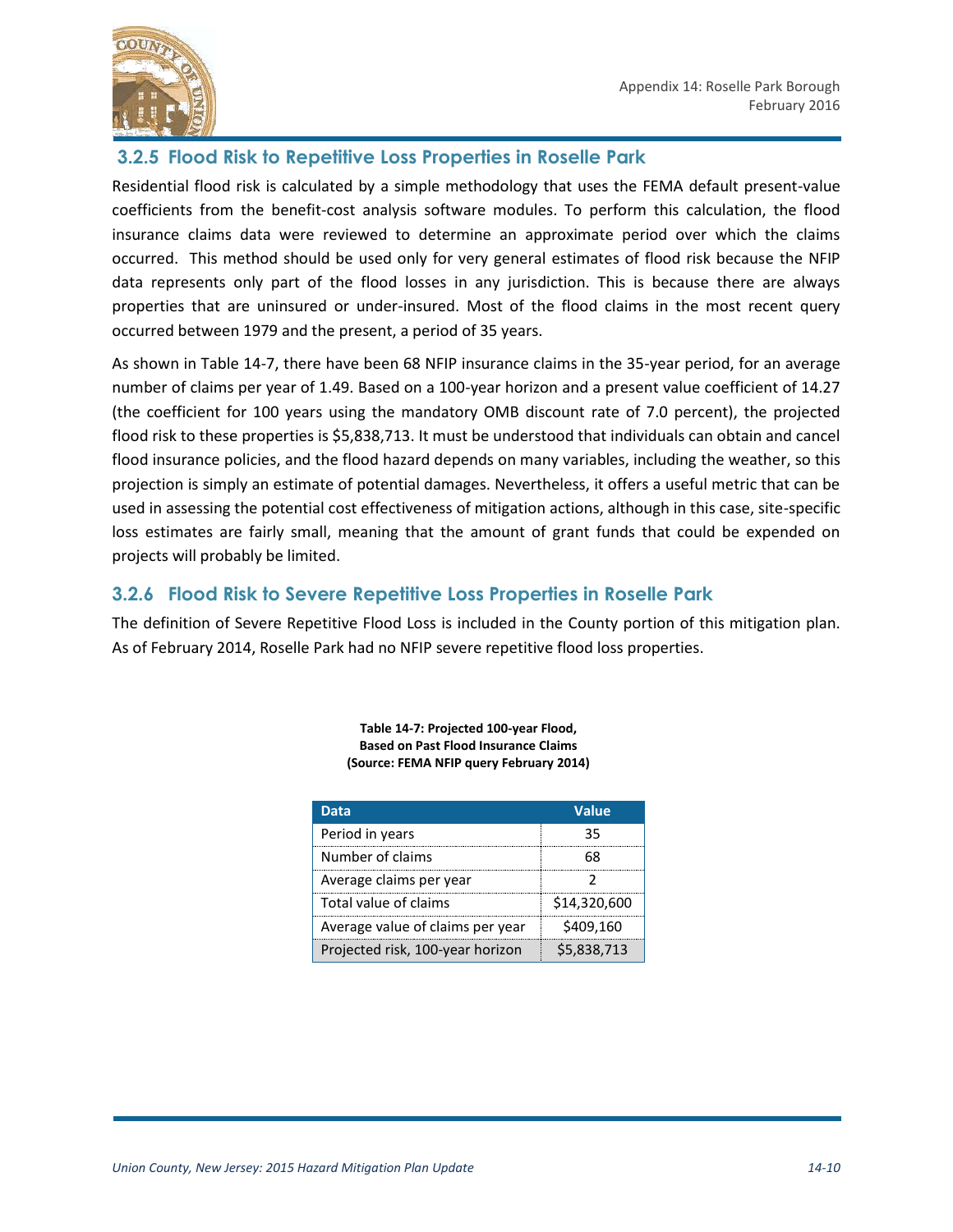

### **3.3 Hazardous Materials Releases – Fixed Sites and Transportation**

The main section of this hazard mitigation plan includes more details about the hazardous materials hazards in the County as a whole, although by their nature such events are non-probabilistic. As such, it is impossible to estimate risk with any accuracy whatsoever. Hazardous materials releases are included in this appendix because the County required that it remain on the list of hazards, and Roselle Park indicated it has a hazard of high or medium concern. However, for reasons of security and a lack of open-source information, this subsection is necessarily short and very general.

This mitigation plan is a public document, and as such does not include any descriptions specific enough that they could be used for malicious purposes. As part of this HMP update, the planning team queried the New Jersey Department of Environmental Protection Right to Know database. The database includes reports of hazardous materials spills, listing their location, date of occurrence and the type of material. The database was queried from January, 2000 to the present day. Results are a combination of occurrences on fixed sites and those related to transportation. For Roselle Park, these tended to be in five categories: soil contamination, underground tanks (presumably leakage), illegal dumping, improper storage/disposal, and abandoned containers.

#### **3.3.1 Fixed Sites**

The US Environmental Protection Agency maintains a database of toxic releases by site. The database is known as the Toxic Release Inventory (TRI), and provides basic information about the locations, types and amounts of releases of hazardous materials. This is explained in detail in the County section of this mitigation plan. Union County has 138 such sites, 3 of which are in Roselle Park. The following graphic shows the TRI sites around Roselle Park, with a half mile buffer depicted. This does not suggest a specific level of increased risk within the buffer, however, as the potential for exposure and possible effects are dependent on many factors, most of which are not explained in this appendix.

#### **3.3.2 Transportation**

Because of the large presence of the chemical and oil industries in eastern New Jersey, many major transportation routes and rail lines carry a high volume of hazardous materials, many of which could cause damage, death and injury to Union County under some circumstances. As noted, there are few open sources of information about the materials that are transported on these routes, the routes themselves, or the carriers' schedules. For more information, contact the New Jersey State Department of Environmental Protection or local Emergency Management offices.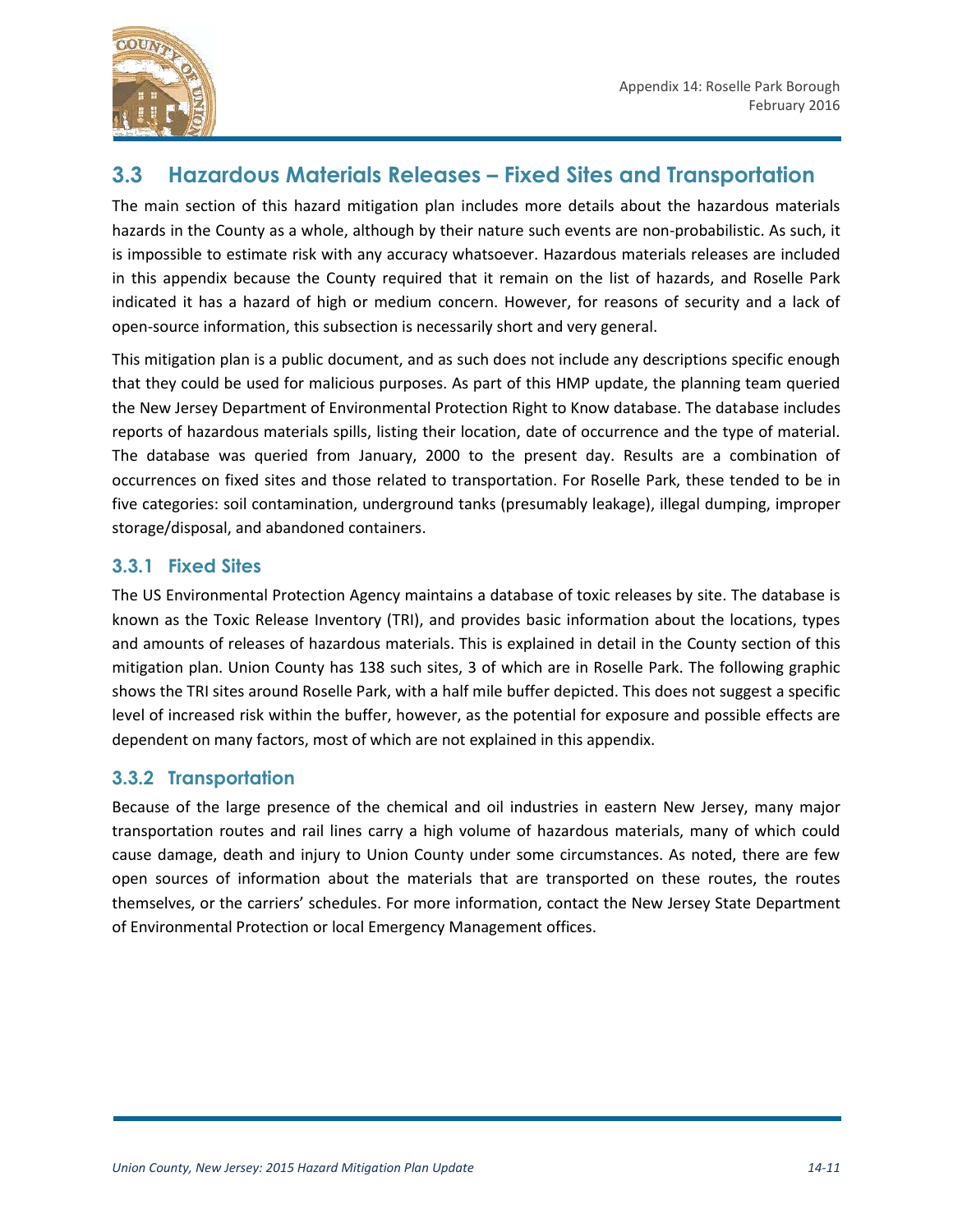

**Figure 14-4 Map of Toxic Release Inventory Sites**



## **3.4. Straight Line Wind Hazard**

#### **3.4.1 Type, Location and Extent**

The high wind – straight line wind hazard is uniform across Union County, and is discussed in detail in the County portion of this mitigation plan (see Section 4). For reasons of brevity these details are not repeated here. There are no wind hazards that are unique to Roselle Park.

#### **3.4.2 Previous Occurrences and the Probability of Future Occurrences**

Previously occurrences and the probability of future events are the same for Roselle Park as for Union County. Refer to Section 4 for that information at a County level.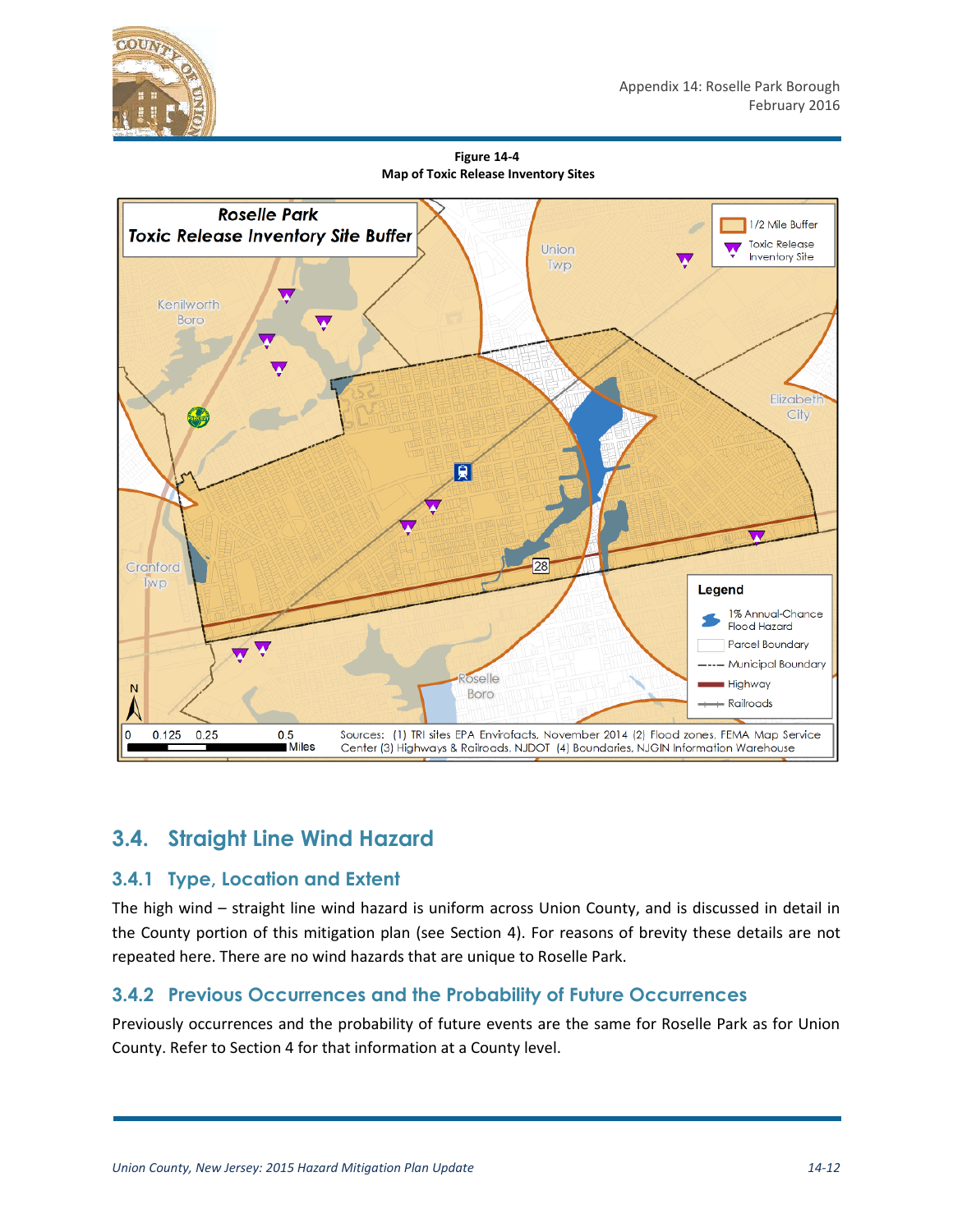

#### **3.4.3 Straight Line Wind Impacts and Vulnerabilities to the Hazard**

Roselle Park is a typical residential community, predominated by balloon-frame and unreinforced masonry residential structures, the majority of which have gable or hip roofs. As discussed in the County part of the plan, wind profiles in this area of the country indicate a relatively low potential for severe events, and adequate construction techniques and building codes have generally sufficed to keep risks low. There are two main sources of potential wind damage in such communities: (1) structural damage to residential and non-residential buildings, and (2) power losses, mainly due to trees falling on aboveground lines. There are established methodologies for completing general risk assessments for these hazards. These are explained in detail in the County portion of the plan (see Section 4). Table 14-10 below summarizes annual straight-line wind risks and cumulative risks over 50- and 100-year planning horizons in Roselle Park. Risks are in seven discreet categories: building damages, contents damages, inventory loss, relocation costs, business income lost, rental income lost and wages lost.

| <b>Occupancy</b><br><b>Class</b> | <b>Total SF</b> | <b>Total Annualized</b><br><b>Damages</b> | 50-year Risk | 100-year Risk |
|----------------------------------|-----------------|-------------------------------------------|--------------|---------------|
| Residential                      | 6,301,312       | \$164,532                                 | \$2,270,700  | \$2,347,701   |
| Commercial                       | 1,296,530       | \$18,504                                  | \$255,374    | \$264,034     |
| Industrial                       | 385,826         | \$4,937                                   | \$68,140     | \$70,450      |
| Agricultural                     | 116,806         | \$1,638                                   | \$22,608     | \$23,374      |
| Religious                        | 44.370          | \$661                                     | \$9.126      | \$9,435       |
| Government                       | 22,594          | \$310                                     | \$4,277      | \$4,422       |
| Education                        | 81,910          | \$1,016                                   | \$14,028     | \$14,503      |
| Total                            | 8,249,347       | \$191,599                                 | \$2,644,251  | \$2,733,919   |

| Table 14-8:                                                               |
|---------------------------------------------------------------------------|
| Straight-line Wind Risks for Range of Loss Types, Borough of Roselle Park |
| <b>Annualized and 50- and 100-vear Planning Horizons</b>                  |

The next table shows power loss risks in Roselle Park, again annualized and for 50- and 100-year planning horizons. The methodology for these calculations (and additional jurisdiction-level data) can be found in Section 4 of the County plan.

|  | <b>Table 14-9</b>          |
|--|----------------------------|
|  | <b>Power Loss Horizons</b> |

| <b>Period</b>             | <b>Risk Value</b> |
|---------------------------|-------------------|
| Annual                    | \$159,174         |
| 50-year planning horizon  | \$2,196,720       |
| 100-year planning horizon | \$2,271,294       |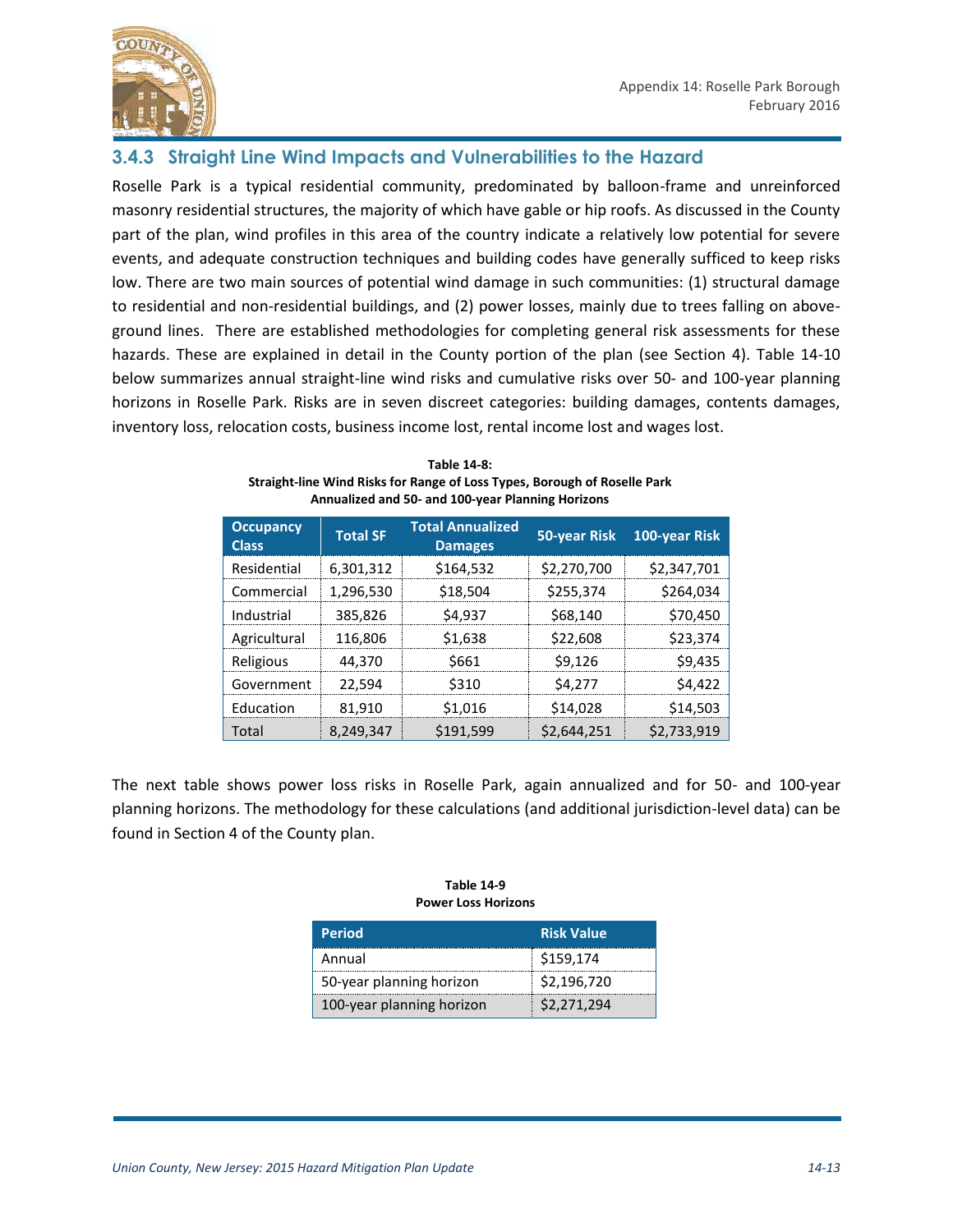

### **3.5 Winter Weather Hazard in the Community**

Severe storms and winter weather risks are discussed in detail in Section 4 of the County portion of this mitigation plan. There are no significant differences in the type, location or extent of this hazard between the County and Roselle Park, and there are no aspects of the hazard that are unique to this jurisdiction.

#### **3.5.1 Previous Occurrences and the Probability of Future Occurrences**

Previous occurrences of the severe storm-winter weather hazard are discussed in detail in the County portion of this hazard mitigation plan (see Section 4), and for reasons of brevity are not repeated here. There are no meaningful differences between the County as a whole versus Roselle Park with regard to occurrences or the future probability of this hazard.

#### **3.5.2 Severe Storm – Winter Weather Impacts and Vulnerabilities to the Hazard**

Winter weather impacts in Roselle Park are substantially similar to the County as a whole, and include lost productivity, traffic accidents, downed trees, medical events (such as heart attacks), and hypothermia (which rarely causes any significant or long-term problems). The community has no unique or pronounced vulnerabilities to this hazard. Like most established communities, over time Roselle Park has adapted its systems and infrastructure to minimize the effects of cold weather and associated meteorological effects. In rare cases, buildings may experience structural problems due to snow loads, and public or private infrastructure may fail due to freezing. However, these problems are usually minor and are addressed by private citizens (through their own work, or via insurance proceeds) or by the government in the case of infrastructure.

Perhaps the most significant potential impact of winter weather is traffic accidents and related injuries and fatalities. For the most part, damage to vehicles is addressed via private insurance, records of which are proprietary. However, there are national statistics regarding injuries and deaths related to such weather. Local values for injuries and deaths can be deduced from national statistics. Figures for Roselle Park are displayed in the table below. Refer to the County portion of this mitigation plan for source citations and an explanation of the methodology.

**Table 14-10: Winter Storm-related Risks (traffic injuries and fatalities), Roselle Park Borough 50- and 100 year Planning Horizons**

|                                 | Injuries (combined) | <b>Deaths</b> |
|---------------------------------|---------------------|---------------|
| Snow/sleet                      | \$1.826.287         | \$207,396     |
| Icy pavement                    | \$1,420,865         | \$156.423     |
| Snow/sleet                      | \$1.369.550         | \$137,814     |
| Total annual risk (all hazards) | \$4,616,701         | \$501.633     |
| 50-year risk                    | \$63,710,480        | \$6.922.538   |
| 100-year risk                   | S65.880.329         | 57.158.30     |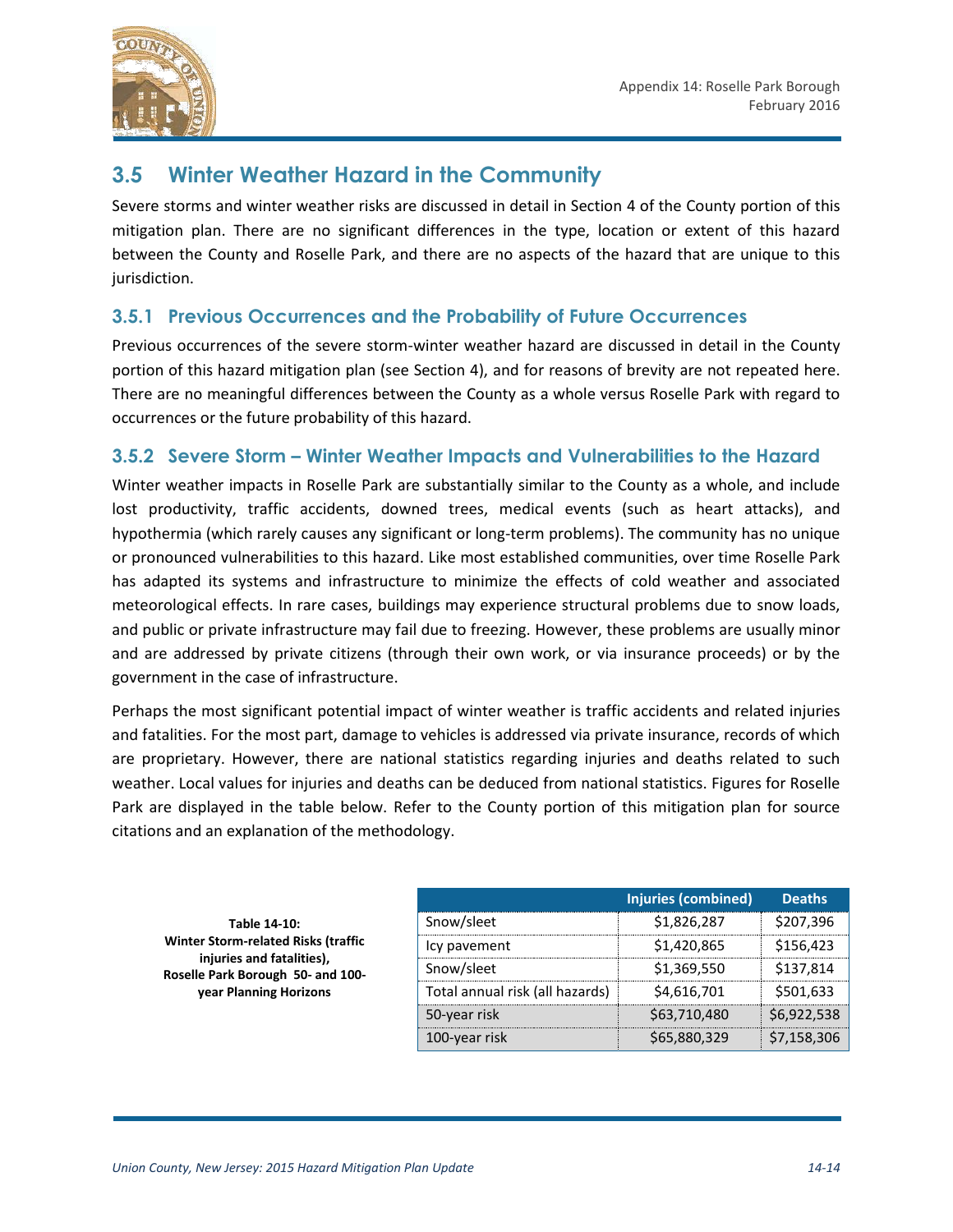

### **3.6 Critical Facilities**

Roselle Park does not currently have any critical facilities in the Special Flood Hazard Area. They have no record of flood damage in any of the facilities.

| <b>Facility Name</b>         | <b>Street Address</b> |
|------------------------------|-----------------------|
| Sherman Sch.                 | 375 E. Grant Ave.     |
| Roselle Park Train Station*. |                       |
| Roselle Park H.S.            | 185 Webster Ave       |
| R. Gordon Sch.               | 59 W. Grant Ave.      |
| Pub. Lib.                    |                       |
| Police H.Q.                  | 110 E. Westfield Ave. |
| Roselle Park M.S.            | 57 W. Grant Ave.      |
| Fire Sta. #1                 | 105 Sherman Ave       |
| Fire Sta. #3                 | 545 Laurel Ave.       |
| Fire Sta. #2                 | 605 Chestnut          |
| EJF-Aldene Sch.              | 339 W. Webster Ave.   |
| <b>Boro Hall</b>             | 110 E. Westfield Ave. |
| P.O. 07204                   | 290 Chestnut Ave.     |

\* This facility is not maintained by the Borough, it is the responsibility of NJ Transit.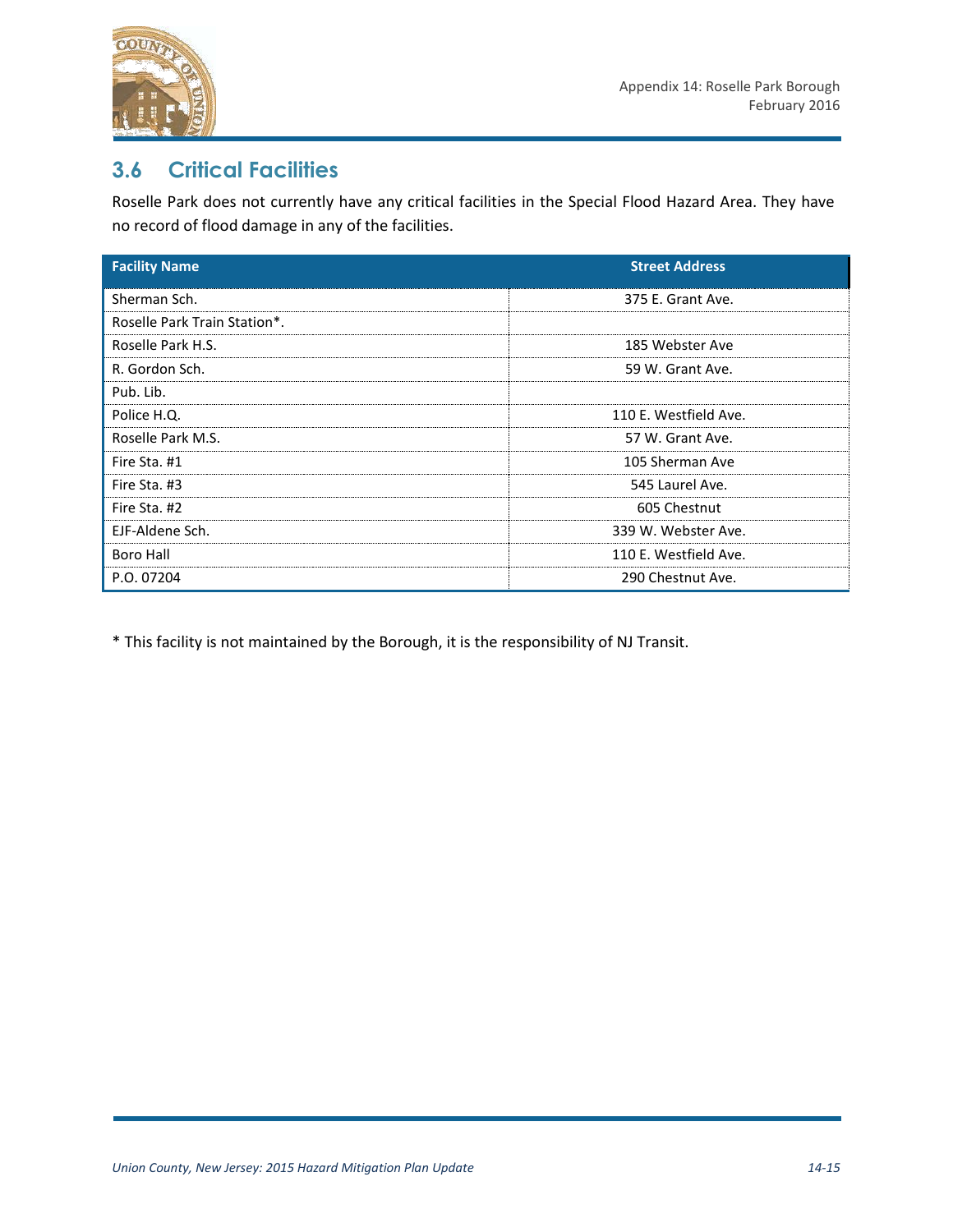

# **4 Borough of Roselle Park Mitigation Strategy**

This section contains goals, objectives, and action items for the Borough of Roselle Park, as part of the Union County Plan Update. The goals are similar to the goals outlined in the County plan, but the objectives are adjusted for the jurisdiction. The definitions for these terms can be found in Section 5 of the Union County Plan Update.

## **4.1 Goals**

- Goal 1: Improve LOCAL KNOWLEDGE about the potential impacts of hazards, and the identification of specific measures that can be taken to reduce their impacts
- Goal 2: Improve DATA COLLECTION, USE, AND SHARING to reduce the impacts of hazards
- Goal 3: Improve CAPABILITIES, COORDINATION, AND OPPORTUNITIES to plan and implement risk reduction projects, programs, and activities
- Goal 4: Pursue a range of MITIGATION OPPORTUNITIES, including addressing NFIP repetitive and severe repetitive loss properties, and reducing risk to public properties and infrastructure

# **4.2 Objectives**

- Objective 1.A: Increase risk awareness among officials and citizens.
- Objective 1.B: Maintain and improve jurisdiction-level awareness regarding funding opportunities for mitigation, including that provided by FEMA and other federal and State agencies.
- Objective 2.A: Improve the availability and accuracy of risk- and mitigation-related data at the local level, as the basis for planning and development of risk-reduction activities.
- Objective 2.B: Ensure that government officials and local practitioners have accurate and current information about best practices for hazard mitigation planning, project identification, and implementation.
- Objective 2.C: Develop and maintain detailed data about critical facilities, as the basis for risk assessment and development of mitigation options.
- Objective 3.A: Continue support of hazard mitigation planning, project identification, and implementation at the municipal level.
- Objective 3.B: Continue close coordination with the County in a range of risk-related areas, such as FEMA programs, mitigation planning, development of hazard mitigation projects, etc.
- Objective 3.C: Increase property owner participation in the National Flood Insurance Program.
- Objective 3.D: Implement activities to improve the community's CRS rating.
- Objective 3.E: Work towards increasing the integration of mitigation principles and activities in a range of local regulations, plans, ordinances and activities.
- Objective 3.F: Maintain and improve coordination with surrounding communities with regard to understanding and reducing risks.
- Objective 4.A: Facilitate development and timely submittal of project applications meeting state and federal guidelines for funding (1) for RL and SRL properties and (2) for hardening/retrofitting infrastructure that is at the highest risk.
- Objective 4.B: Maintain and enhance local planning and regulatory standards related to future development and investments.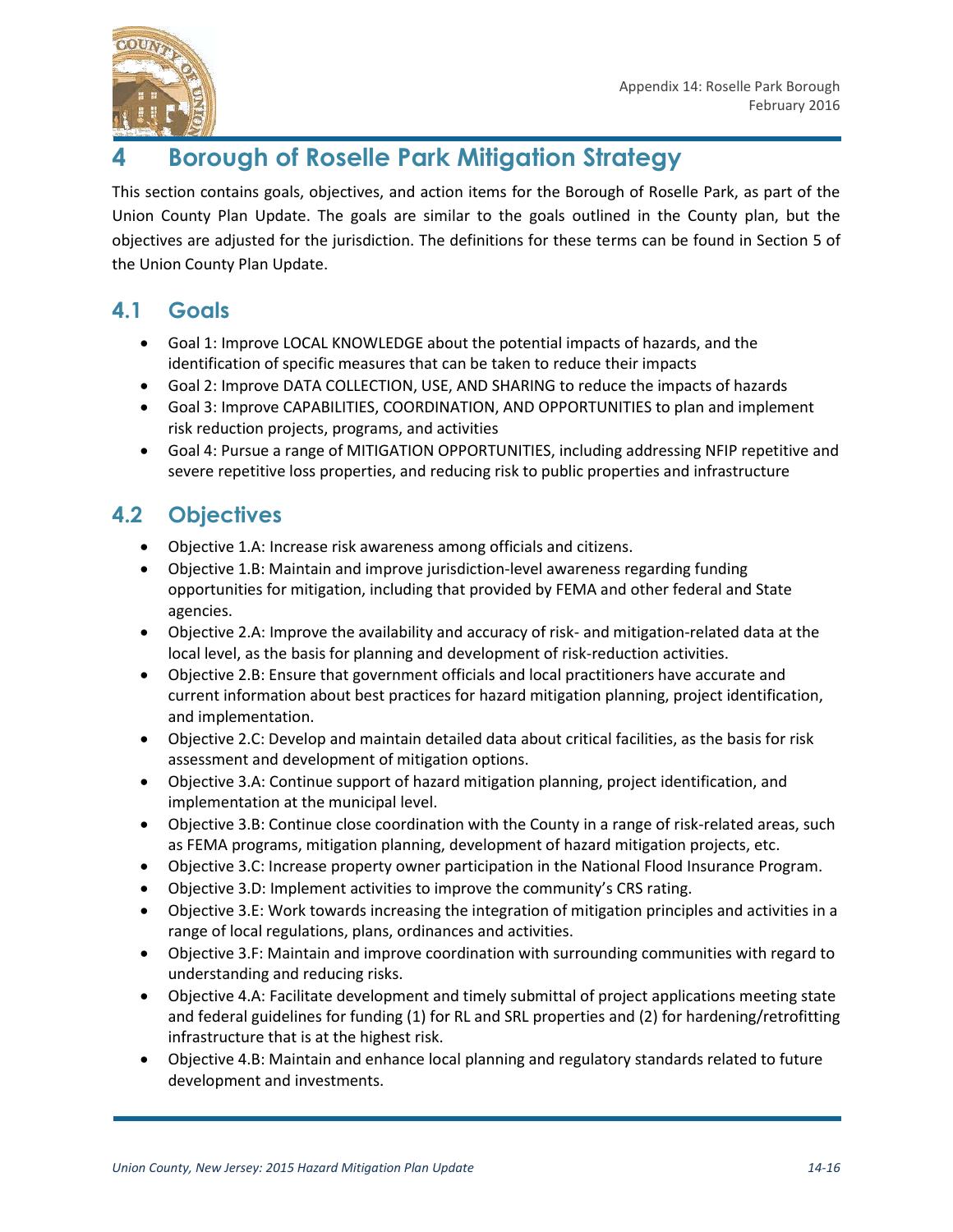

# **4.3 Mitigation Strategy**

The tables below list prioritized mitigation projects and actions identified by the Borough of Roselle Park.

### **4.3.1 Existing Mitigation Actions**

| <b>Mitigation Action, Program,</b><br>or Project                                                                          | <b>Hazard</b>           | <b>Priority</b> | <b>Implementation</b><br><b>Mechanism</b> | <b>Responsible</b><br><b>Party</b> | <b>Target</b><br><b>Start</b><br><b>Date</b> | <b>Project</b><br><b>Duration</b> | <b>Estimated</b><br><b>Cost</b> | <b>Current</b><br><b>Status</b>                              |
|---------------------------------------------------------------------------------------------------------------------------|-------------------------|-----------------|-------------------------------------------|------------------------------------|----------------------------------------------|-----------------------------------|---------------------------------|--------------------------------------------------------------|
| Retrofit roof to meet<br>current standards on<br>municipal building that<br>houses the local police<br>department and OEM | Wind                    | High            | Funded by FEMA<br>grant and<br>Insurance  | Roselle Park<br>Administrator      | 2016                                         | 5-years                           | \$250,000                       | Partially<br>complete<br>(OEM portion<br>complete)           |
| Flood proofing of the<br>Chestnut Street fire station                                                                     | Flood                   | High            | Floodplain<br>Management                  | <b>Roselle Park Fire</b><br>Chief  | 2016                                         | 2-5 Years                         | \$125,000                       | Not started                                                  |
| Flood proofing of the<br>Lorane Fire House                                                                                | Flood                   | High            | Floodplain<br>Management                  | Roselle Park Fire<br>Chief         | 2016                                         | 2-5 Years                         | \$125,000                       | Not started                                                  |
| Flood proofing and backup<br>generator for the Faitoute<br><b>Fire House</b>                                              | Flood/Severe<br>Weather | High            | Floodplain<br>Management                  | Roselle Park                       | 2016                                         | 2-5 Years                         | \$300,000                       | Generator<br>portion<br>Complete                             |
| Retrofit roof to meet<br>current high wind standards<br>on the Faitoute Fire House                                        | High Wind               | High            | Floodplain<br>Management                  | Roselle Park                       | 2016                                         | 2-5 Years                         | \$250,000                       | Not started                                                  |
| Mitigation of Flood/High<br>Winds affecting the first aid<br>house on Laurel Avenue                                       | Flood/High<br>Wind      | High            | Floodplain<br>Management                  | Roselle Park Fire<br>Chief         | 2016                                         | 2-5 Years                         | \$45,000                        | Not started                                                  |
| Mitigate flooding of the<br>Sherman School                                                                                | Flood                   | High            | Floodplain<br>Management                  | Roselle Park OEM                   | 2016                                         | One Year                          | \$25,000                        | Not started                                                  |
| Backup power to the<br><b>Roselle Parks Middles</b><br>School                                                             | Wind/Severe<br>Weather  | High            | Capital<br>Improvement                    | Roselle Park OEM                   | 2016                                         | 1-5 Years                         | \$100,000                       | Not started                                                  |
| Increase holding capacity to<br>Basin along Meadow Street<br>(East Grant Ave and Walnut<br>Street)                        | Flood                   | High            | Floodplain<br>Management                  | Roselle Park OEM                   | 2016                                         | 1-5 Years                         | \$130,000                       | Split into two<br>projects<br>(Listed under<br>new Projects) |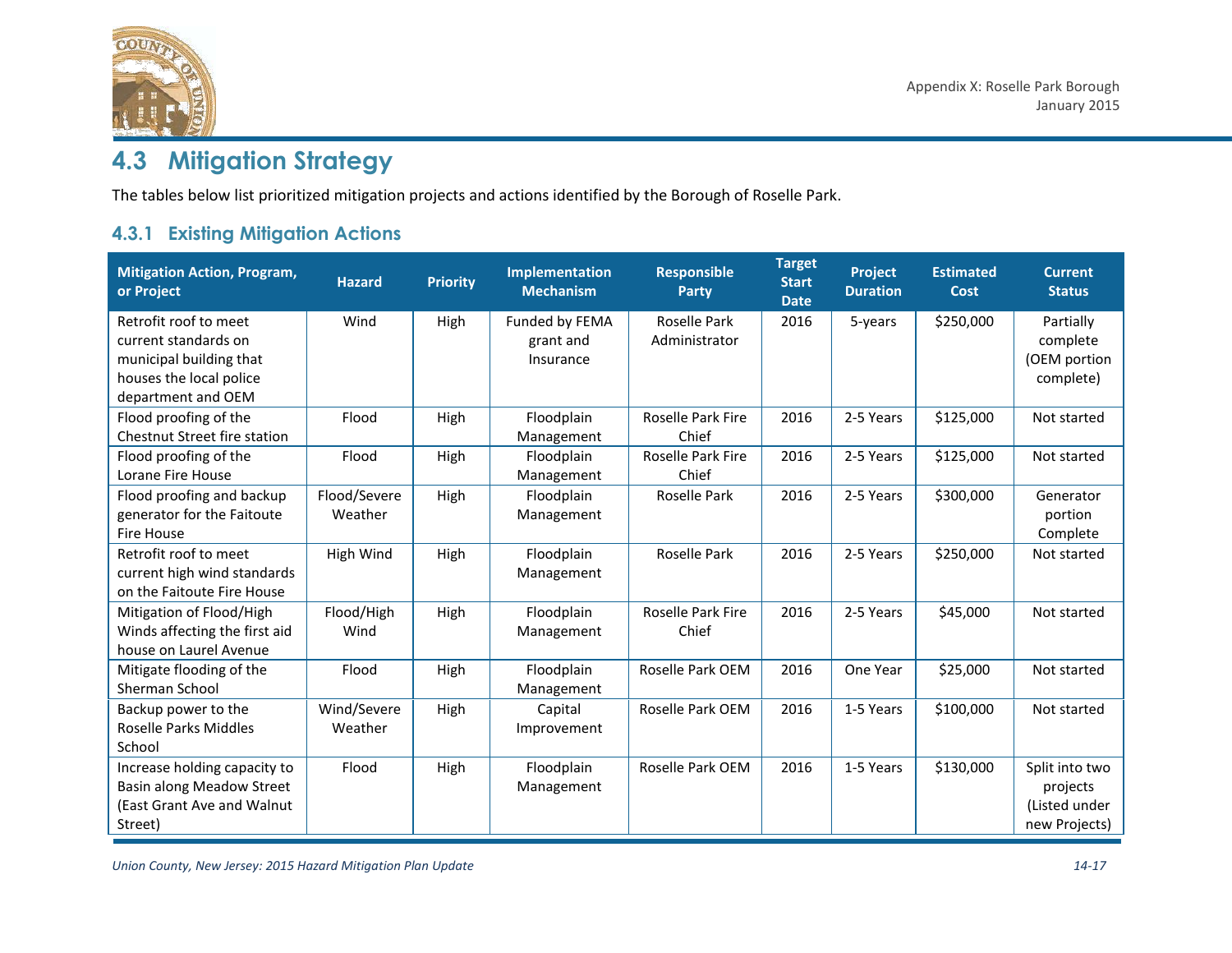

Appendix X: Roselle Park Borough January 2015

| <b>Mitigation Action, Program,</b><br>or Project                                                                                  | <b>Hazard</b> | <b>Priority</b> | <b>Implementation</b><br><b>Mechanism</b> | <b>Responsible</b><br><b>Party</b>                | <b>Target</b><br><b>Start</b><br><b>Date</b> | Project<br><b>Duration</b> | <b>Estimated</b><br>Cost | <b>Current</b><br><b>Status</b>                                                             |
|-----------------------------------------------------------------------------------------------------------------------------------|---------------|-----------------|-------------------------------------------|---------------------------------------------------|----------------------------------------------|----------------------------|--------------------------|---------------------------------------------------------------------------------------------|
| Backup power/retrofitting<br>of the Aldine School                                                                                 | Power/Wind    | High            | Capital<br>Improvement                    | Roselle Park OEM                                  | 2016                                         | 1-2 Years                  | \$125,000                | Not started                                                                                 |
| Backup power/retrofitting<br>of Roselle Park High School                                                                          | Power/Wind    | High            | Capital<br>Improvement                    | Roselle Park OEM                                  | 2016                                         | 1-2 Years                  | \$125,000                | Not started                                                                                 |
| Flood proofing of the<br>Department of Public Works                                                                               | Flood/Wind    | High            | Floodplain<br>Management                  | Roselle Park DPW                                  |                                              | 1-Year                     | \$150,000                | No longer<br>active. New<br>DPW building<br>under<br>construction                           |
| Upgrade and improvement<br>of the drainage system for<br>the Tributary to the West<br>Brook in Grant Avenue Area                  | Flood         | Low             | Floodplain<br>Management                  | <b>Roselle Park DPW</b>                           | 2016                                         | 1-Year                     | \$350,000                | <b>Not Started</b>                                                                          |
| Impact Harden and retrofit<br>roofs on 4 schools located<br>on West Grant Ave (2<br>facilities), Laurel Ave, and<br>Chestnut Ave. | Wind          | Medium          | Capital<br>Improvement                    | Roselle Park OEM                                  |                                              | 1-2 Years                  | \$750,000                | No longer a<br>high priority<br>based on<br>other<br>immediate<br>needs                     |
| Covered culvert upgrade<br>along West Westfield Ave                                                                               | Flood         | High            | Capital<br>Improvement                    | Roselle Park OEM                                  | 2016                                         | 1-2 Years                  | \$1.2 million            | <b>Not Started</b>                                                                          |
| Conduct all-hazards public<br>education and outreach<br>program for hazard<br>mitigation and<br>preparedness.                     | All           | High            | Emergency<br>Management                   | OEM Coordinator,<br>in coordination<br>with NJOEM |                                              | One Year                   | <b>Staff Time</b>        | Distributed<br>Roselle Park<br>Flood Hazard<br>Map brochure<br>in 2014 (3,700<br>residents) |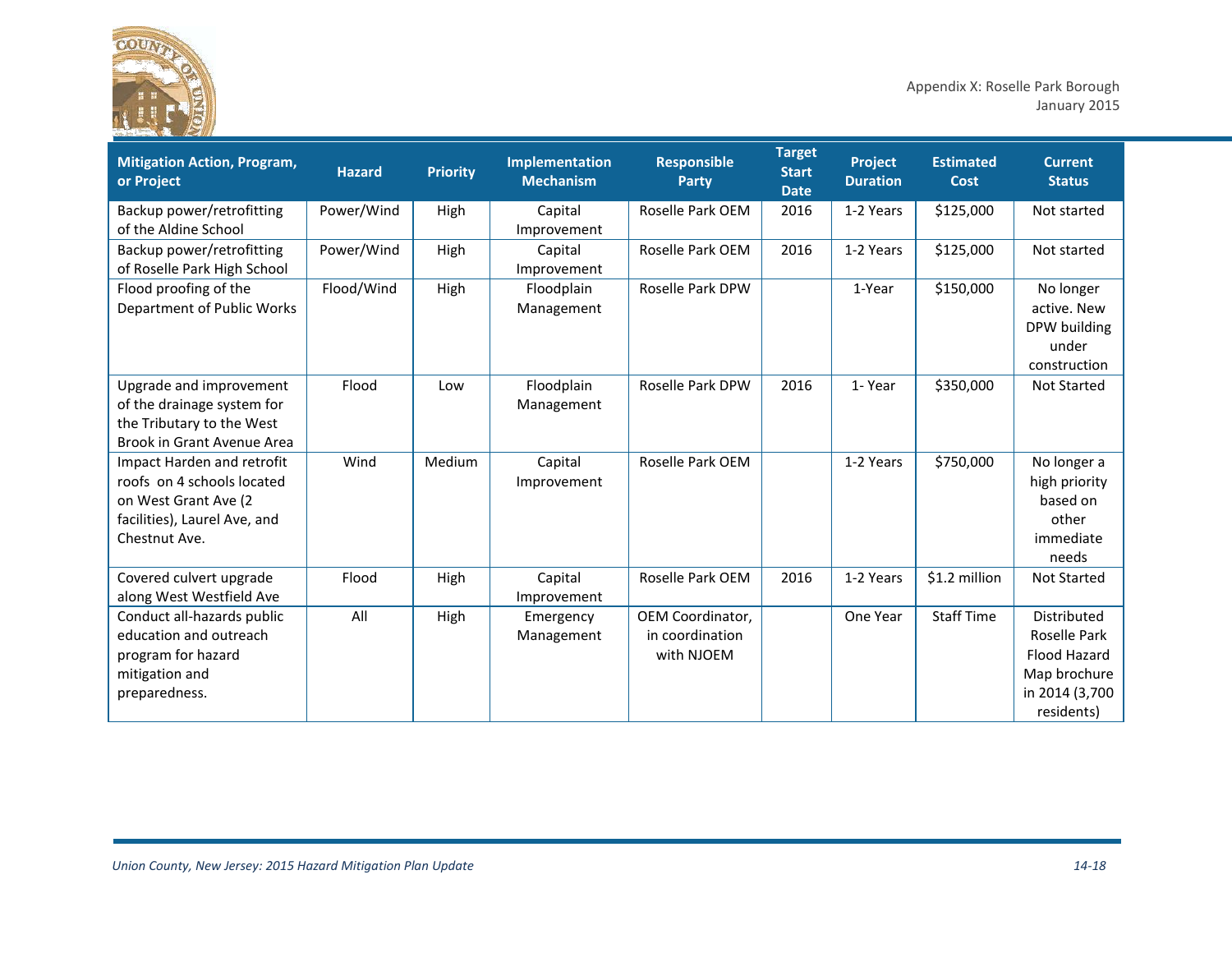

# **4.3.1 New Mitigation Actions**

| <b>Mitigation Action, Program,</b><br>or Project                                                             | <b>Hazard</b>            | <b>Priority</b> | <b>Implementation</b><br><b>Mechanism</b>                                                                 | <b>Responsible</b><br>Party | <b>Target</b><br><b>Start</b><br><b>Date</b> | Project<br><b>Duration</b> | <b>Estimated</b><br>Cost       | <b>Current</b><br><b>Status</b>        |
|--------------------------------------------------------------------------------------------------------------|--------------------------|-----------------|-----------------------------------------------------------------------------------------------------------|-----------------------------|----------------------------------------------|----------------------------|--------------------------------|----------------------------------------|
| Hawthorne Basin (Between<br>Hawthorne St. /Meadow)<br>Reinforce the berm<br>surrounding the basin            | Flood                    | High            | Floodplain<br>Management                                                                                  | Engineering                 | 2017                                         | 1-5 years                  | Variable<br>based on<br>design | New                                    |
| Walnut St Basin (Rebuild<br>trash racks with stronger<br>material to prevent debris<br>from clogging drains. | Flood                    | High            | Capital<br>Improvement                                                                                    | <b>DPW</b>                  | 2016                                         | 1-3 years                  | \$200,000                      | New                                    |
| Tree Management Program<br>with Right of Way survey to<br>identify high risk trees                           | High wind /<br>ice storm | High            | <b>Green Communities</b><br><b>Grant Agreement</b><br>\$3,000 grant from<br>State (\$3,000 town<br>match) | <b>DPW</b>                  |                                              | 2014                       | \$6,000                        | Complete in<br>summer, 2014            |
| Join CRS Program                                                                                             | Flood                    | High            |                                                                                                           | Floodplain<br>Administrator | Started                                      | 1-3 years                  | Staff time                     | Currently in<br>process of<br>joining. |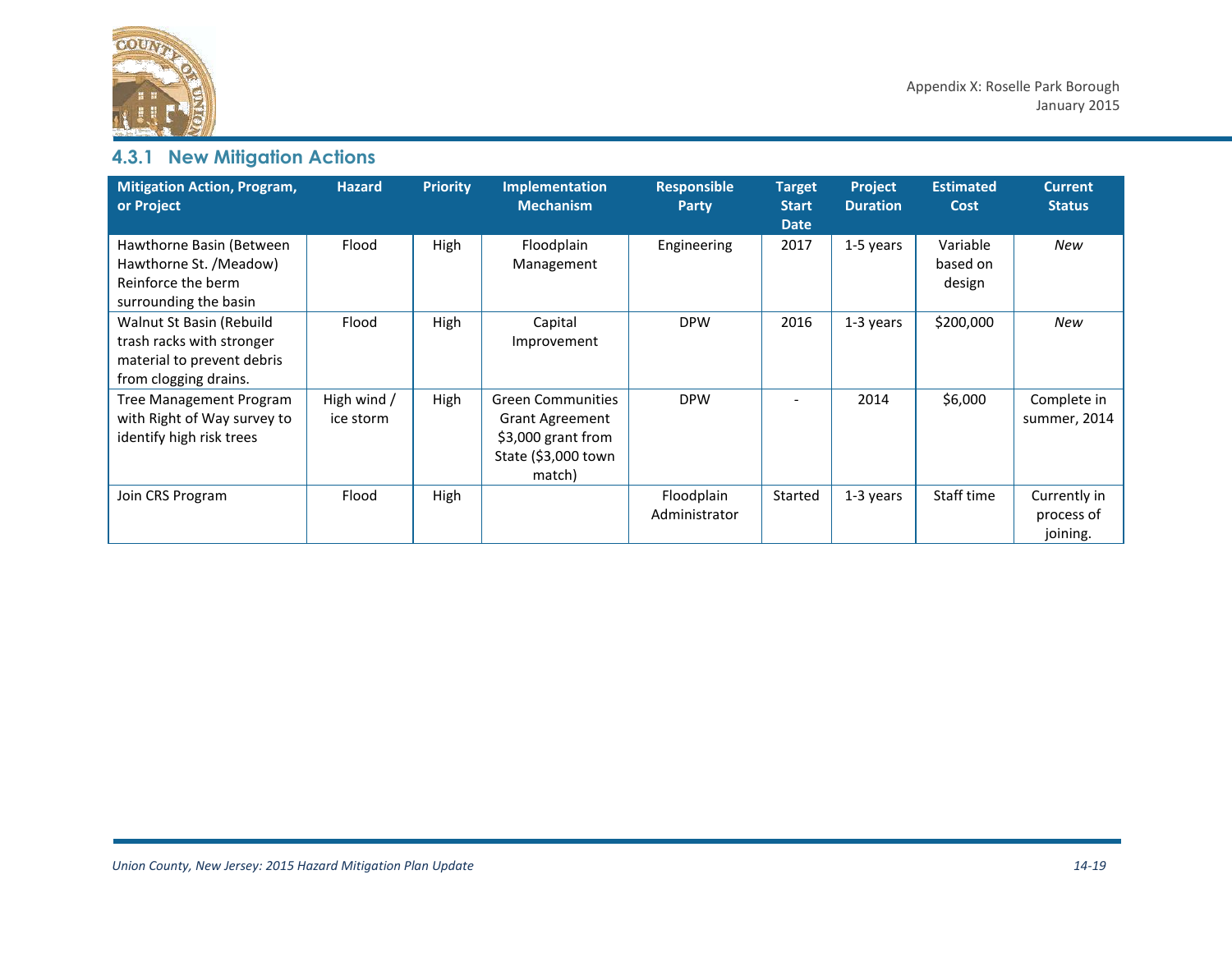

### **4.4 Capability Assessment**

As part of this plan update each town self-assessed their existing planning and regulatory tools, communication and emergency response capabilities, staff and personnel, and their capabilities to leverage municipal funds to achieve hazard mitigation planning objectives. This capability assessment should be updated as part of the ongoing maintenance process.

### **4.4.1 Planning and Regulatory**

| <b>Tool</b>                                                              | Borough Has (y/n) |
|--------------------------------------------------------------------------|-------------------|
| Zoning Ordinance                                                         | Υ                 |
| <b>Subdivision Ordinance</b>                                             | Υ                 |
| Flood Damage Prevention Ordinance (per NFIP)                             | Υ                 |
| Special Purpose Ordinances (e.g. wetlands, critical or sensitive areas)  | N                 |
| Stormwater Management Plan/Ordinance                                     | Υ                 |
| Comprehensive Plan / Master Plan                                         | Υ                 |
| Capital Improvements Plan                                                | N                 |
| Site Plan Review Requirements                                            | Υ                 |
| <b>Habitat Conservation Plan</b>                                         | N                 |
| Economic Development Plan                                                | Υ                 |
| Local EOP                                                                | Υ                 |
| Continuity of Operations Plan                                            | N                 |
| Post Disaster Recovery Plan or Ordinance                                 | N                 |
| <b>Wildfire Protection Plan</b>                                          | N                 |
| Real Estate Disclosure reg.                                              | Y – State reg     |
| Other (e.g. steep slope ordinance, local waterfront revitalization plan) | N                 |
| Freeboard                                                                | Υ                 |
| <b>Cumulative Substantial Damages</b>                                    | N                 |
| Shoreline Management Plan                                                | N/A               |

#### **4.4.2 Communication and Emergency Response**

|                                       | Does the Borough have this $(y/n)$ |
|---------------------------------------|------------------------------------|
| Outdoor warning system                | N                                  |
| <b>Nixle</b>                          |                                    |
| Auto-Dialer/Reverse 911/Emailer       |                                    |
| Social Media                          |                                    |
| Website Updates                       |                                    |
| <b>Other Emergency Communications</b> |                                    |
| <b>Mutual Aid Agreements</b>          |                                    |
| <b>Emergency Operations Center</b>    |                                    |
| <b>Evacuation Vehicles</b>            |                                    |
| Swift-water rescue                    | N                                  |
| Shallow water boats                   |                                    |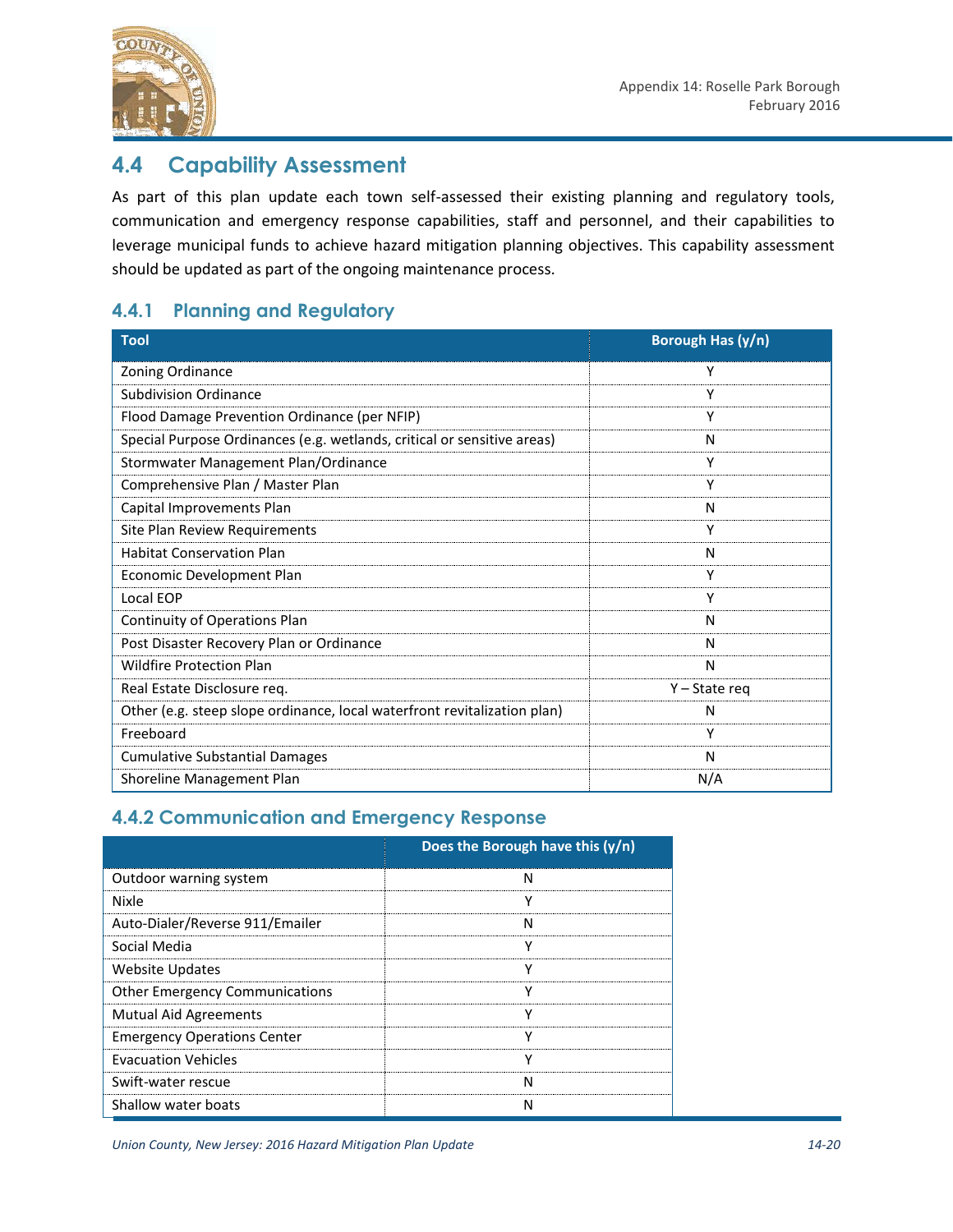

### **4.4.4 Staff/Personnel**

|                                                                                                                | Does this Borough have this<br>expertise on staff? |
|----------------------------------------------------------------------------------------------------------------|----------------------------------------------------|
| Staff with expertise or training in benefit/cost analysis                                                      | Ν                                                  |
| Grant Writer(s)                                                                                                | Υ                                                  |
| <b>Emergency Manager</b>                                                                                       | v                                                  |
| Professionals trained in conducting damage<br>assessments                                                      | Υ                                                  |
| Scientist familiar with natural hazards in the municipality.                                                   | N                                                  |
| Personnel skilled or trained in "GIS" applications                                                             | Υ                                                  |
| Surveyor(s)                                                                                                    | N                                                  |
| NFIP Floodplain Administrator                                                                                  | Y                                                  |
| Planner(s) or Engineer(s) with knowledge of land development and land<br>management practices                  | ν                                                  |
| Engineer(s) or Professional(s) trained in construction practices related to<br>buildings and/or infrastructure | v                                                  |

### **4.4.5 Fiscal Capabilities**

| <b>Fiscal Mechanism</b>                                                         | Does the Borough have this<br>capability? |
|---------------------------------------------------------------------------------|-------------------------------------------|
| Community development Block Grants (CDBG)                                       | ۷                                         |
| Capital Improvements Project Funding                                            | ۷                                         |
| Authority to Levy Taxes for specific purposes                                   | v                                         |
| User fees for water, sewer, gas or electric service                             | N                                         |
| Impact Fees for homebuyers or developers of new development/homes               |                                           |
| Incur debt through general obligation bonds                                     | v                                         |
| Incur debt through special tax bonds                                            | v                                         |
| Incur debt through private activity bonds                                       | N                                         |
| Withhold public expenditures in hazard-prone areas mitigation grant<br>programs | N                                         |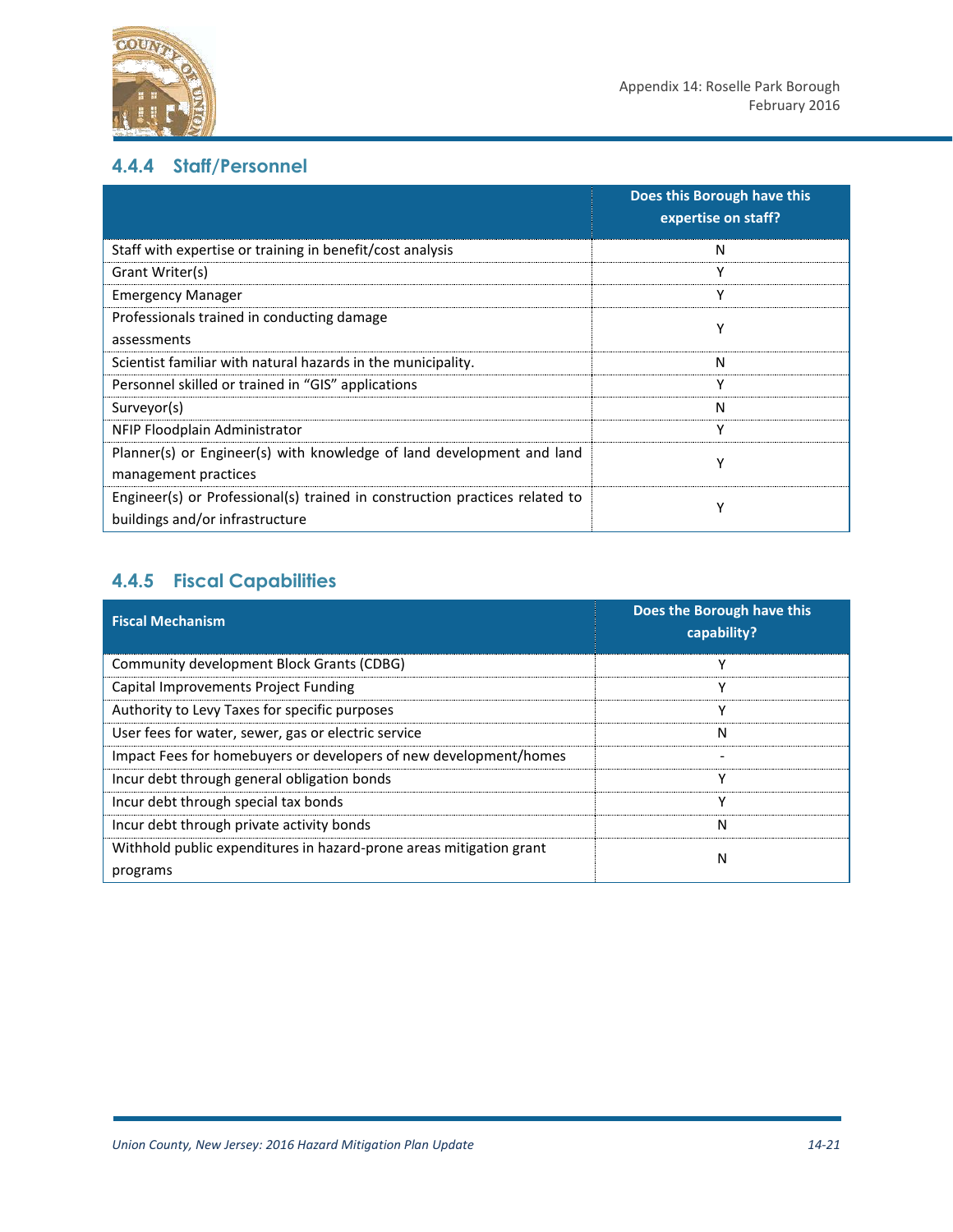

# **5. Plan Maintenance and Adoption**

### **5.1 Plan Maintenance**

The Borough of Roselle Park will review this Appendix of the County's hazard mitigation plan appendix each year and give the County's HMP Coordinator an annual progress report. The Deputy OEM Coordinator is responsible for convening the LPC, initiating the plan review, and submitting the annual progress report. The LPC may use worksheets #1 and #3 in the FEMA 386-4 guidance document, to facilitate the review and progress report. FEMA guidance worksheets are provided in Appendix G. Local progress reports shall be provided to the County HMP Coordinator at least two weeks prior to the annual plan review meeting.

Additionally, the LPC will convene and review the plan when major hazard events impact the jurisdiction, potentially yielding opportunities for mitigation grant funding, or when new information suggests that plan elements do not accurately reflect the community's risk or its mitigation priorities.

If necessary, the Deputy OEM Coordinator will convene a meeting of the LPC to review and approve all changes. The Borough retains the discretion to implement minor changes to the document without formal procedures involving the Borough Council subject to local policies and regulations.

In addition to the annual progress report, the Borough of Roselle Park will provide Union County with a copy of the written notice of any changes to the jurisdictional appendix at the time such changes are implemented.

The LPC shall document, as needed and appropriate:

- Hazard events and losses in Roselle Park Borough and the effects that mitigation actions have had on impacts and losses,
- Progress on the implementation of mitigation actions, including efforts to obtain outside funding for projects,
- Any obstacles or impediments to the implementation of actions,
- Additional mitigation actions believed to be appropriate and feasible,
- Any changes to local capabilities,
- Efforts to integrate the information included in this plan into other local planning mechanisms including, but not limited to, the comprehensive plan, capital improvement planning, budgeting, zoning amendments, and variance approvals,
- All public and stakeholder input and comment on the Plan that has been received by the Borough.
- Copies of any grant applications filed on behalf of the Borough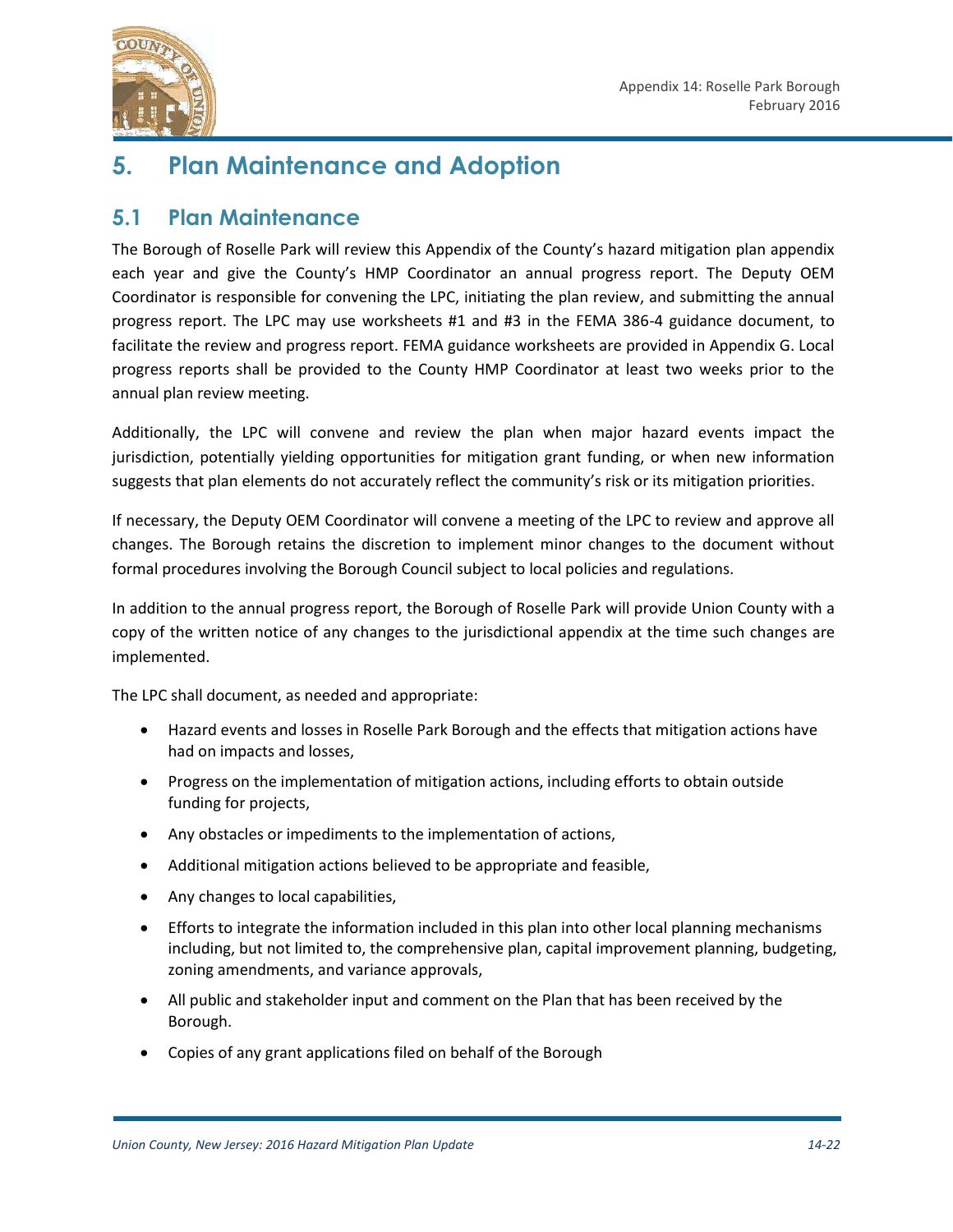

### **5.1.2 Continued Public Input**

The Borough of Roselle Park is committed to incorporating public input into its ongoing hazard mitigation planning. The public will have an opportunity to comment on the Plan prior to any changes and during the 5-year plan update. The annual progress reports will be posted on the County mitigation website in addition to the adopted Plan. The Borough had the plan posted on its website since its initial adoption, and will post the link to the plan update.

All public comments and input on the plan will be recorded and addressed, as appropriate. Opportunity to comment on the plan will be provided directly through the County's website. Public comments can also be submitted in writing to the County's HMP Coordinator. All public comments shall be addressed to: Union County Office of Emergency Management c/o All Hazards Pre-disaster Mitigation Plan Coordinator 300 North Ave East, Westfield, NJ 07090.

The Borough of Roselle Park's LPC shall ensure that:

- Copies of the latest approved Plan are available for review at Borough Hall along with instructions to facilitate public input and comment on the Plan.
- Public notices are made as appropriate to inform the public of the availability of the Plan, particularly during Plan update cycles.
- For minor changes to this appendix, the Borough of Roselle Park will post a notice on the Borough's website and invite the public to review and comment.
- For major changes involving Borough Council approval, the Borough will use its standard public notice procedures inviting the public to review the document and provide feedback.

### **5.2 Plan Integration**

The Hazard Mitigation Plan is a critical tool to help identify vulnerabilities and develop specific projects to reduce studied risk within the jurisdiction. However, it is not the only tool that may help minimize the impact of future hazard events on the people, infrastructure, and economy in the community. Using the data included in this Plan update to inform future updates of its Comprehensive Plan, Capital Improvement Planning and annual budget, stormwater management, zoning and code updates, and variance and subdivision applications will improve the resiliency of the community and reduce future risk to persons and property. All efforts to integrate the plan into other local mechanisms can be reported to the Plan Coordinator at each annual update.

### **5.3 Plan Adoption**

On *[insert date]* Union County submitted the initial draft of the 2015 Plan Update to NJOEM for review and comment. After addressing NJOEM comments in the document, the HMP was resubmitted for final consideration and approval by NJOEM and FEMA. FEMA approved the plan on *[insert date]*, and the Plan update was forwarded to the Union County Board of Chosen Freeholders for adoption, which occurred on **[insert date].**